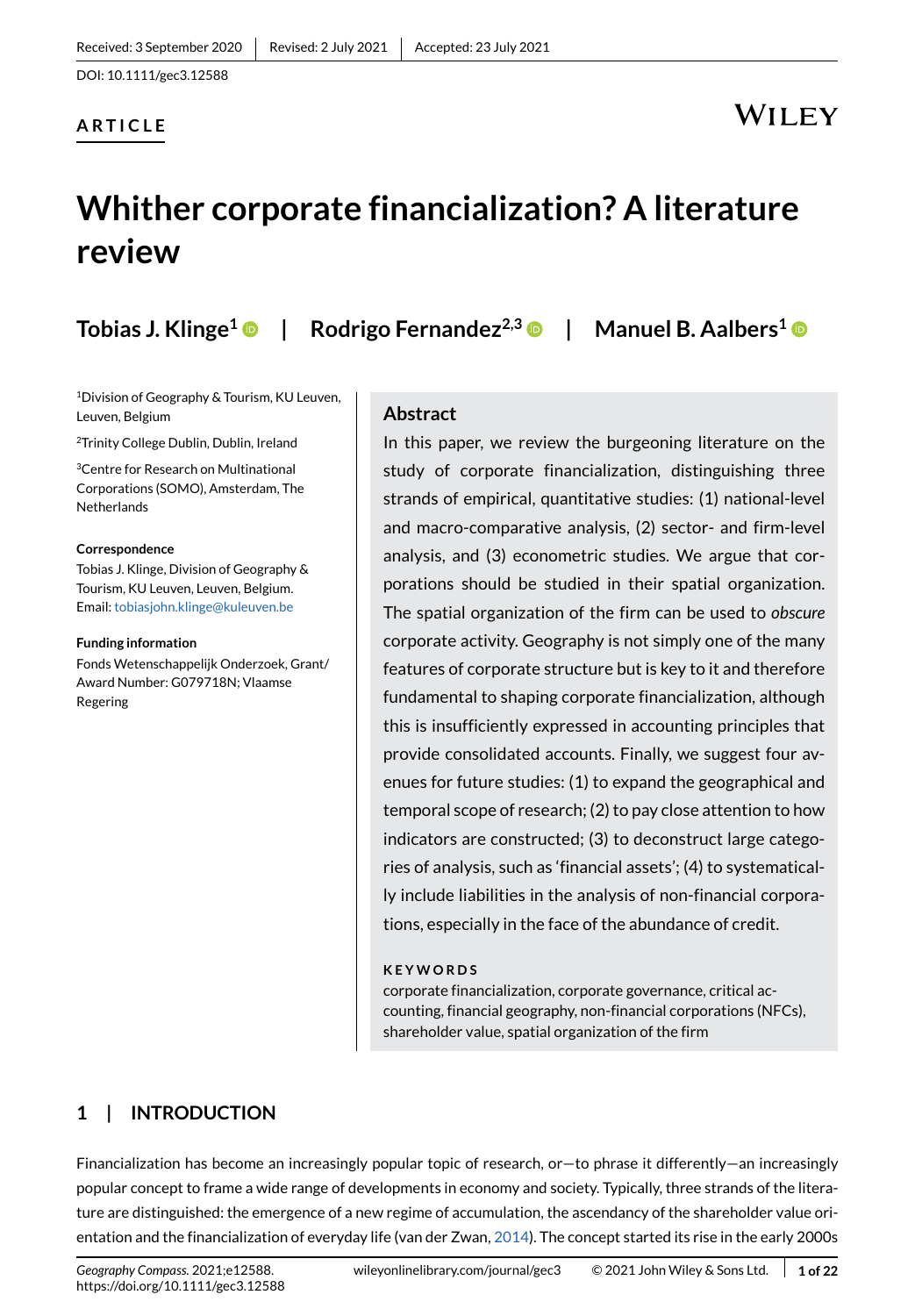and became omnipresent after the global—or North Atlantic—financial crisis of 2007−2009. As the study of financialization is not only burgeoning but the use of the concept also spreading and, one could argue, "colonizing" new fields of research where it supplements older concepts and frames of interpretation, it has become almost impossible to discuss the literature in its totality. Already in 2009, Lee et al. identified 17 notions of financialization (Lee et al., [2009](#page-19-0)). Aalbers, then, clustered these different notions in first 10 and later 7 themes (Aalbers, [2017,](#page-17-0) [2019\)](#page-17-1), and we here use his broad definition, which builds on Epstein's definition (Epstein, [2005](#page-18-0)), as encompassing the different elements of financialization as "the increasing dominance of financial actors, markets, practices, measurements, and narratives, at various scales, resulting in a structural transformation of economies, firms (including financial institutions), states, and households" (Aalbers, [2019\)](#page-17-1).

In this paper, we do not aim to provide another review of the different strands, themes or notions of financialization. Instead, we focus on one central component of financialization analyses: the study of corporate financialization, and more specifically, empirical, quantitative studies of the financialization of firms traditionally understood as "non-financial corporations" (NFCs) across countries and sectors. This focus, of course, should not be understood as casting doubt on the contributions of more qualitative studies, which very much informed our understanding. Rather, a comprehensive review of these simply lies beyond the aim and scope of this paper. Some of the larger trends underlying the process of corporate financialization include the rise of institutional shareholders and the proliferation of the shareholder value conception (Davis, [2009](#page-18-1); Froud et al., [2000](#page-19-1)), the globalization of both production and finance (Durand, [2017](#page-18-2)), and the crisis-ridden economic development of the past decades (Chesnais, [2017\)](#page-18-3). This is to say that the benefit of the term of "financialization" lies in its capacity to integrate empirical phenomena—spanning related processes of globalization, neoliberalization, and monopolization—rather than in its superior explanatory power as the exclusive driver of change. Our understanding of financialization thus builds on Durand's [\(2017,](#page-18-2) p. 4) who described it as "a cluster of interdependent processes constituting it as a historical and spatial incarnation of the capitalist mode of production."

The corporate dimension of financialization has received increasing attention from scholars in the wake of the global financial crisis and, most recently, the ongoing crisis prompted by the Covid-19 pandemic (Baker et al., [2020](#page-17-2)). Motivated by bailouts, bubbles, and blown-up balance sheets, not only of banks but also of NFCs, a number of empirical studies have approached corporate financialization from a variety of perspectives, using a range of sources to answer a diverse set of questions through the use of several indicators. For most of these studies, establishing that financialization of some sort had taken place was just the first step to investigate its impact on other socioeconomic phenomena. Prominent themes include corporate investment behavior, macroeconomic instability, and social inequality. Yet, as we will show in this paper, different strands within the corporate financialization studies barely refer to each other or learn from each other's insights and limitations. The same applies to already existing reviews (e.g., Wang, [2019\)](#page-20-1). As a result, we are left with a scattered field, where there exists a fair amount of reinventing the wheel as well as mutual ignorance and the selective citation of earlier studies. It also means there is no standard of what data to use or which indicators to construct—a standard that could not only be mobilized in future studies but could also be criticized, deconstructed, complemented, or negated. Perhaps somewhat paradoxical, the literature is both burgeoning *and* still in its infancy.

Much of the existing literature makes little of firms' inherent spatial organization and geographical embeddedness (Clark & Wrigley, [1997;](#page-18-4) French et al., [2011\)](#page-19-2) or their position in specific product markets (Froud et al., [2006](#page-19-3)). Not only do many studies focus on just a handful of high-income countries—in particular, the United States—but they also leave firms' spatial characteristics of corporate financialization indicators understudied. We acknowledge that the processes we describe could be assessed with different sets of concepts, including globalization, corporatization, and so on, and we do not claim financialization is the cause of the shifts we observe. Rather, we observe how corporate financialization has been studied as an empirical phenomenon. Indeed, we argue that it is imperative to link empirical, quantitatively oriented research with wider arguments of globalized production and distribution if we are to properly make sense of what indicators of financialization can—and cannot—tell us (Christophers, [2012\)](#page-18-5). This means to critically assess the consolidated financial accounts of multinationals that condense the complex spatial footprint of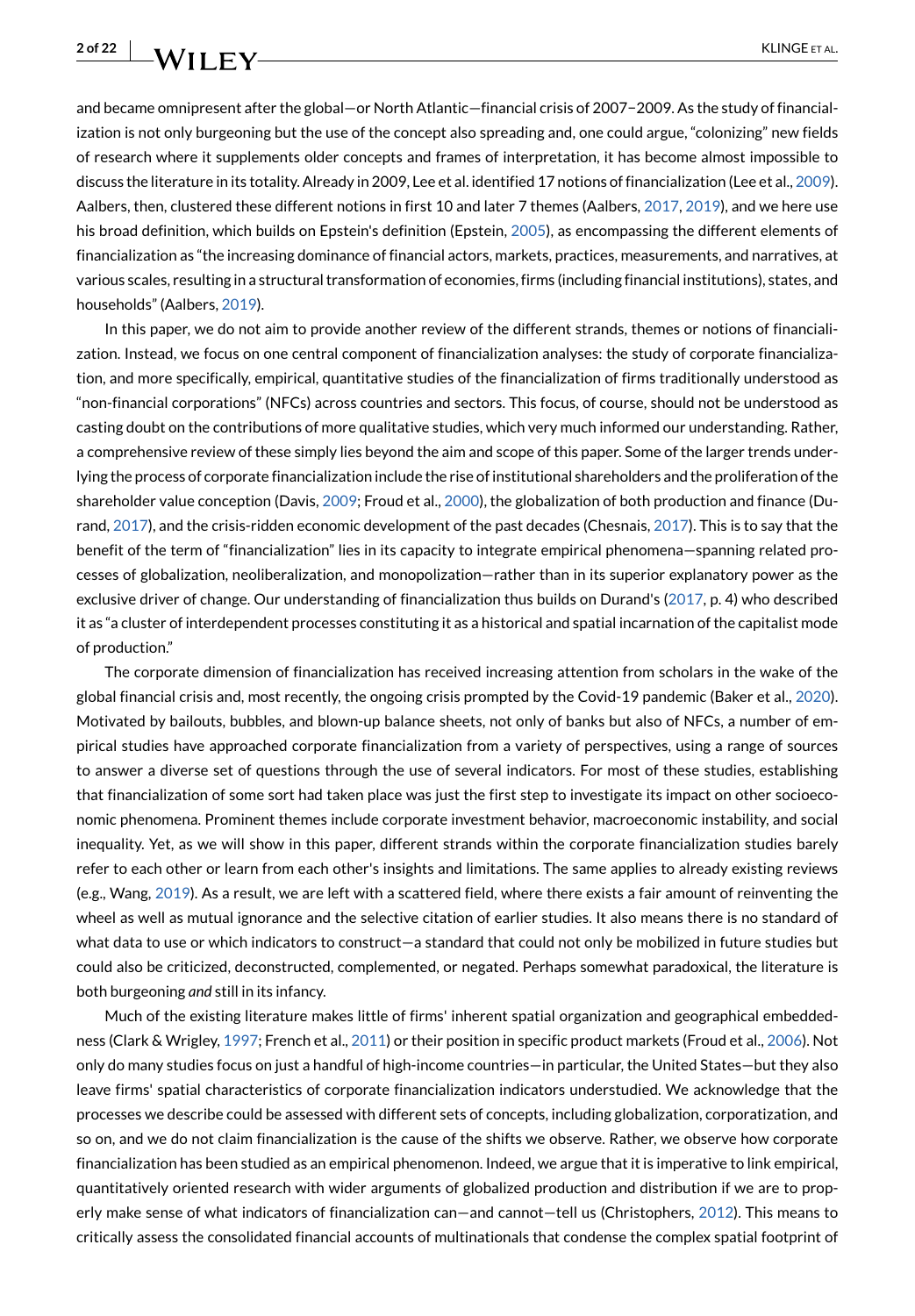### **KLINGE ET AL. 3 of 22**

corporations, including the intra-group financial flows and profit shifting, into the financial accounts of a single entity. This step, essentially opening the 'black box' of multinational firms, is hampered by the lack of comparable datasets.

With this general objection in mind, we aim to indicate missed opportunities but also to provide some guidelines for future studies of corporate financialization. The ever-growing number of studies does not easily lend itself to clearcut categorization. However, for the sake of this review, we distinguish between three broad strands of literature: (1) national-level and macro-comparative analysis, (2) sector- and firm-level analysis, and (3) econometric studies that try to estimate the effects of corporate financialization—variously defined—on other socio-economic processes. To overcome some of these shortcomings, we suggest four avenues for future studies in the concluding section: (1) to expand the geographical and temporal scope of research; (2) to pay close attention to how indicators are constructed; (3) to deconstruct large categories of analysis, such as "financial assets"; and (4) to systematically include liabilities in the analysis of NFCs.

The remainder of the paper is structured as follows. Section [2](#page-2-0) reviews the sampled studies in detail and teases out the general development of the field. Section [3](#page-11-0) then discusses a range of critical voices making the case for integrating observations of corporate financialization with larger arguments about long-term capitalist growth, new monetary conditions, and the rising importance of intangible assets. Furthermore, the section calls for a spatial turn in corporate financialization studies and touches upon theoretical and methodological obstacles. Section [4](#page-15-0) concludes by offering guidelines for future research.

#### <span id="page-2-0"></span>**2 | A STRUCTURED REVIEW OF THE LITERATURE**

This section presents three different strands of the literature, each with its own focus and approach. While these strands are not mutually exclusive and further subdivisions also would be possible, we argue that this organization allows us to conceive of each strand's insights and omissions. The sample of studies reviewed in this paper was arrived at by first identifying the most cited publications (such as Krippner [\[2005\]](#page-19-4) and Orhangazi [[2008](#page-20-2)]) and focusing on the ensuing discussions in political economy journals such as *Socio-Economic Review*, *Cambridge Journal of Economics*, or *New Political Economy* in subsequent years. We then broadened our scope to include work from adjacent disciplines (such as economic geography, economic sociology, and political science), mostly identifying publications by means of academic search engines and cross-citations to other papers, books, and reports. While appealing, we did thus not follow a bibliometric approach followed by others (Felipini & Palludeto [2019](#page-18-6); Palludeto & Felipini [2019\)](#page-20-3), not least because such approaches are hamstrung by the interchangeable use of "financialization" and "corporate financialization" in most of the literature we are interested in. In sum, our sample selection reflects "hard" metrics as well as "soft" decisions, which is why we explicitly do not claim to cover "all" the literature but rather provide a personal guide into this emerging research area.

#### **2.1 | The bird's eye view: National and international overviews**

The most widely cited author on corporate financialization is Krippner ([2005](#page-19-4), [2011\)](#page-19-5) who proposed an "accumula-tion-centered" perspective (Krippner, [2005,](#page-19-4) p. 176; see Table [1\)](#page-3-0).<sup>1</sup> Her influential study traced US NFCs' financialization in the second half of the 20th century by examining their "portfolio income" (i.e., interest, dividend and capital gains income). Krippner's results indicated a strong upward movement, where especially manufacturing firms benefited from higher interest income.

Following her lead, Orhangazi ([2008](#page-20-2)) also examined US NFCs' accounts, but did so through the prism of three different indicators: the ratio of financial to tangible assets; the interest and dividend income share of internal funds; and total financial payments as share of gross profits. His results confirmed sharply rising financial assets as well as accelerating financial payments. Incorporating share repurchases into financial payments, Orhangazi followed early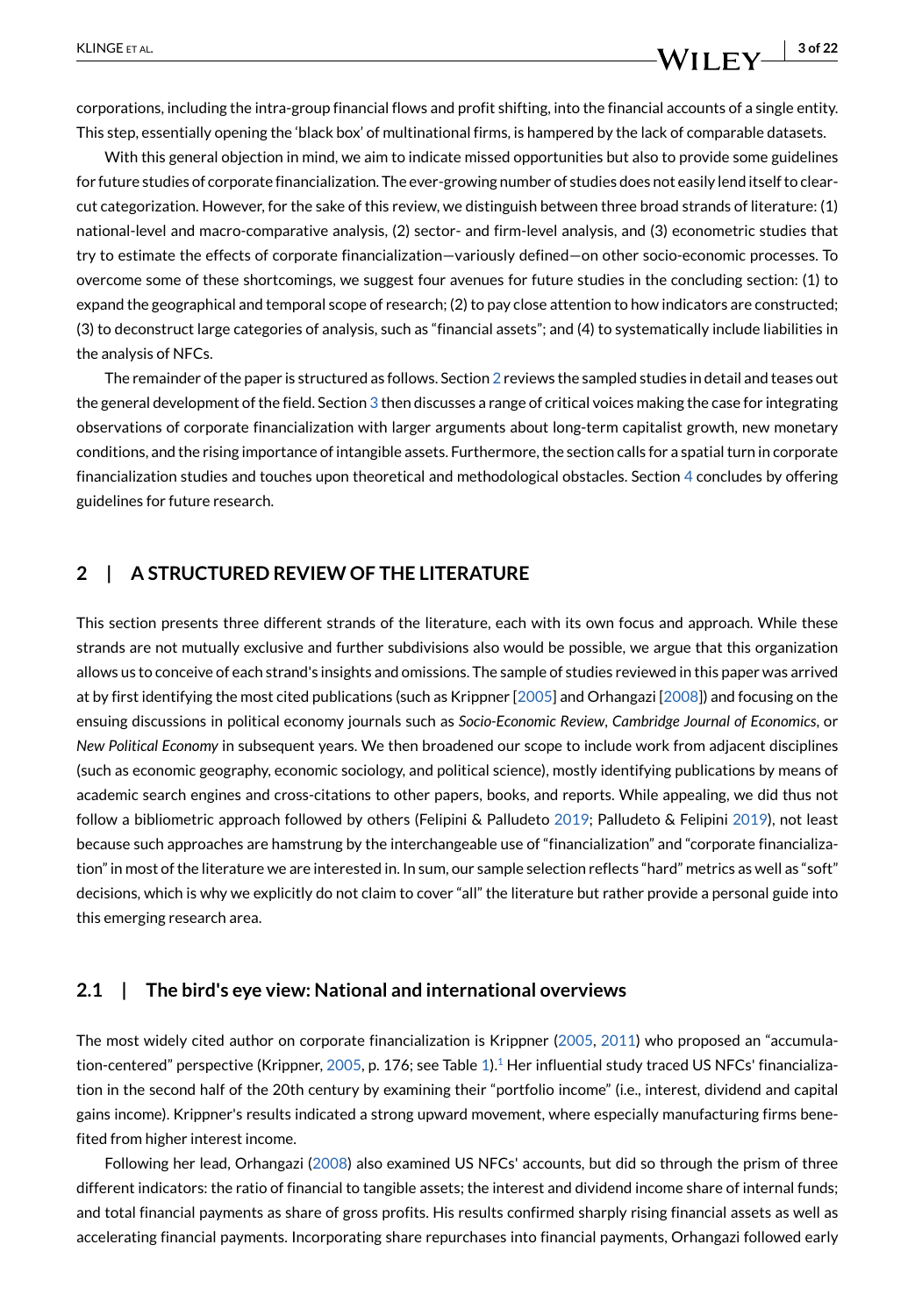| Publication                       | Data (scale, period, level)                                                        | liabilities<br>Assets/ | Stocks/<br>flows | Indicators                                                                                                                                                                                                                                                                                                                                                             |
|-----------------------------------|------------------------------------------------------------------------------------|------------------------|------------------|------------------------------------------------------------------------------------------------------------------------------------------------------------------------------------------------------------------------------------------------------------------------------------------------------------------------------------------------------------------------|
| O'Sullivan (2000)<br>Lazonick and | (1960-1998, aggregate<br>United States<br>level)                                   | I                      | <b>Flows</b>     | Share repurchases/corporate profits after tax<br>Dividends/corporate profits after tax                                                                                                                                                                                                                                                                                 |
| Krippner (2005)                   | (1950-2001, aggregate<br>United States<br>level)                                   | $\mathbf{I}$           | <b>Flows</b>     | Portfolio income: (Interest income + dividend income + capital gains)/corporate cash flow                                                                                                                                                                                                                                                                              |
| Orhangazi (2008)                  | (1972-2003, aggregate<br><b>United States</b><br>level)                            | ı                      | Stocks/flows     | Financial assets/tangible assets (interest income + dividend income)/internal funds<br>Financial payments/profits before tax                                                                                                                                                                                                                                           |
| Bates et al. (2009)               | (1980-2006, firm level)<br>United States                                           | Assets                 |                  | (Cash + marketable securities)/total assets                                                                                                                                                                                                                                                                                                                            |
| Lapavitsas and                    | United States, United                                                              | Assets/                | Stocks/flows     | Loans/total liabilities                                                                                                                                                                                                                                                                                                                                                |
| Powell (2013)                     | 2007/2008, aggregate<br>Kingdom, France,<br>Germany, Japan<br>-6661/0861)<br>level | liabilities            |                  | Acquisition of financial assets/fixed assets<br>Financial assets/fixed assets<br>Financial to total income                                                                                                                                                                                                                                                             |
| Lazonick (2013)                   | E<br>2007/2008/2010, fir<br>United States<br>(1981/1997–<br>level)                 |                        | <b>Flows</b>     | (Cash dividends + stock repurchases)/net income<br>Total stock repurchases                                                                                                                                                                                                                                                                                             |
| Davis (2016; 2018a)               | (1950/1971-2014,<br>United States<br>firm level)                                   | liabilities<br>Assets/ | <b>Stocks</b>    | Financial assets (cash and short-term investments, total current receivables, investments and<br>"Financial profit rate": (interest + dividend income)/outstanding financial assets<br>"Effective cost of borrowing": interest payments/outstanding debt<br>advances, other financial assets)/total sales<br>Gross stock repurchases/total equity<br>Debt/total assets |

<span id="page-3-0"></span>Overview of national and international studies **TABLE 1** Overview of national and international studiesTABLE 1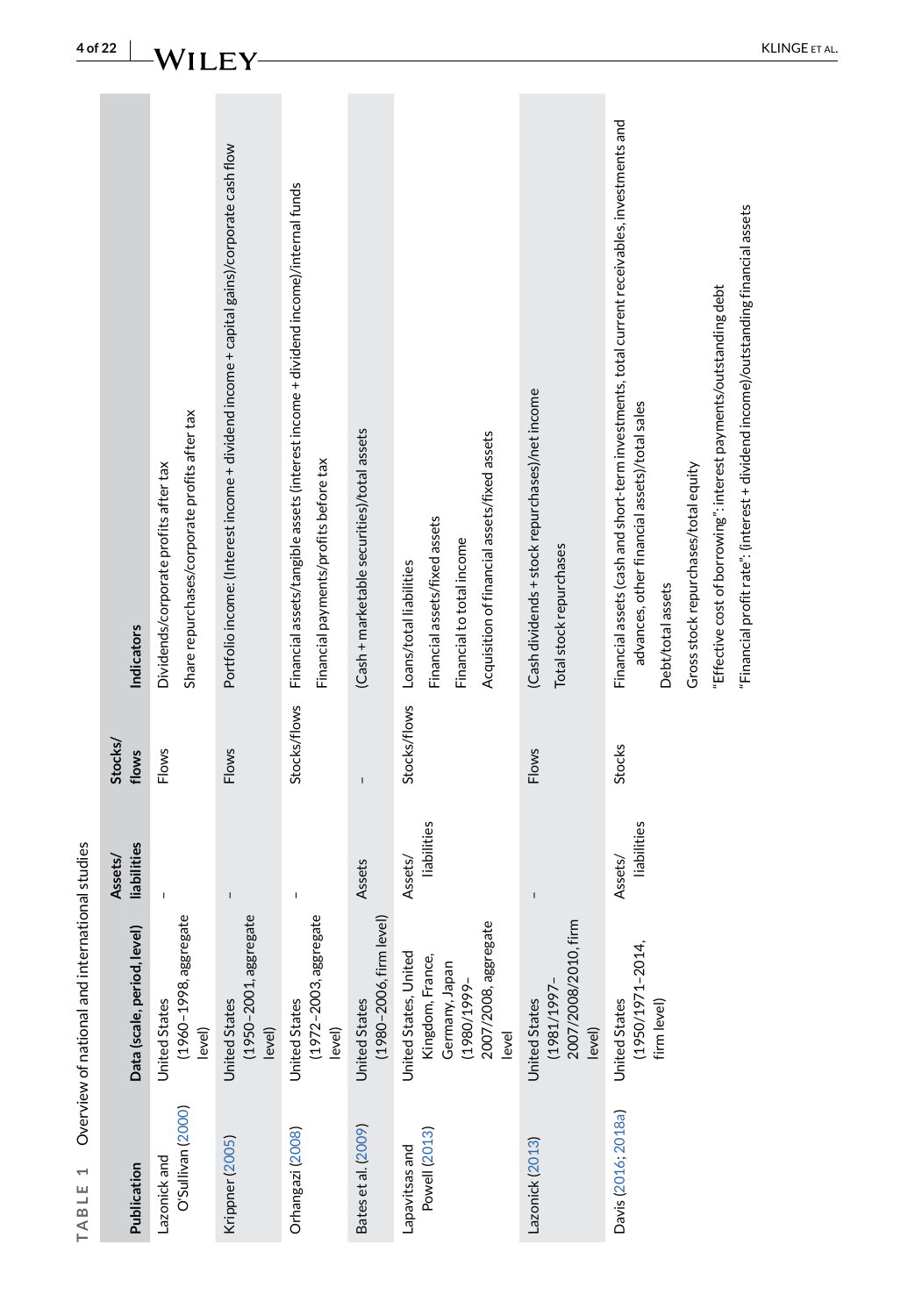| Publication                     | Data (scale, period, level)                                                                                                               | liabilities<br>Assets/ | Stocks/<br>flows | Indicators                                                                                                                                                                                                                                                                                                            |
|---------------------------------|-------------------------------------------------------------------------------------------------------------------------------------------|------------------------|------------------|-----------------------------------------------------------------------------------------------------------------------------------------------------------------------------------------------------------------------------------------------------------------------------------------------------------------------|
| Durand (2017)                   | 2015, aggregate level)<br>1970/1991/1994<br>France, Germany,<br>United Kingdom,<br>Japan, aggregate<br>'rich countries"<br>United States, | liabilities<br>Assets/ | Stocks/flows     | Net financial payments: (financial income - financial payments)/gross operating surplus<br>NFC credit/GDP (interest income + dividend income)/gross operating surplus<br>Financial payments (dividends, interest, buybacks)/gross operating surplus<br>Financial income (dividends, interest)/gross operating surplus |
| Kaltenbrunner (2018)            | aggregate/firm level)<br>Brazil (various years,                                                                                           | liabilities<br>Assets/ | Stocks/flows     | Marketable securities/total assets (cash + cash equivalents + financial applications)/total assets<br>Total debt securities (cash + short-term investments)/total assets<br>Total external debt                                                                                                                       |
| Ward et al. (2019)              | (1992-2012, aggregate<br>The Netherlands, United<br>Kingdom, Germany<br>level)                                                            | liabilities<br>Assets/ | <b>Stocks</b>    | Various items (currency and deposits, short-term securities, equity, long-term loans, long term<br>securities, short-term loans, financial derivatives)/gross domestic product                                                                                                                                        |
| et al. (2020)<br>Karwowski      | به<br>(1997–2007, aggregat<br>17 OECD countries<br>level)                                                                                 | Liabilities            | Stocks/flows     | (Interest income + dividend income)/total income<br>Total debt/total income                                                                                                                                                                                                                                           |
| Artica (2020)<br>Rabinovich and | Peru (1997-2018, firm<br>Argentina, Brazil, Chile,<br>Colombia, Mexico,<br>level)                                                         | Assets                 | Stocks/flows     | (Cash and short-term investments)/total assets)<br>Financial income/total revenue                                                                                                                                                                                                                                     |
| Hager (2021)<br>Baines and      | United States (1950-2019,<br>firm level)                                                                                                  | Liabilities            | Stocks/flows     | Shareholder payouts/revenues<br>Interest expenses/total debt<br>Interest expenses/revenues<br>Fixed investment/revenues<br><b>Debt/capital</b>                                                                                                                                                                        |

**TABLE 1** (Continued)

TABLE 1 (Continued)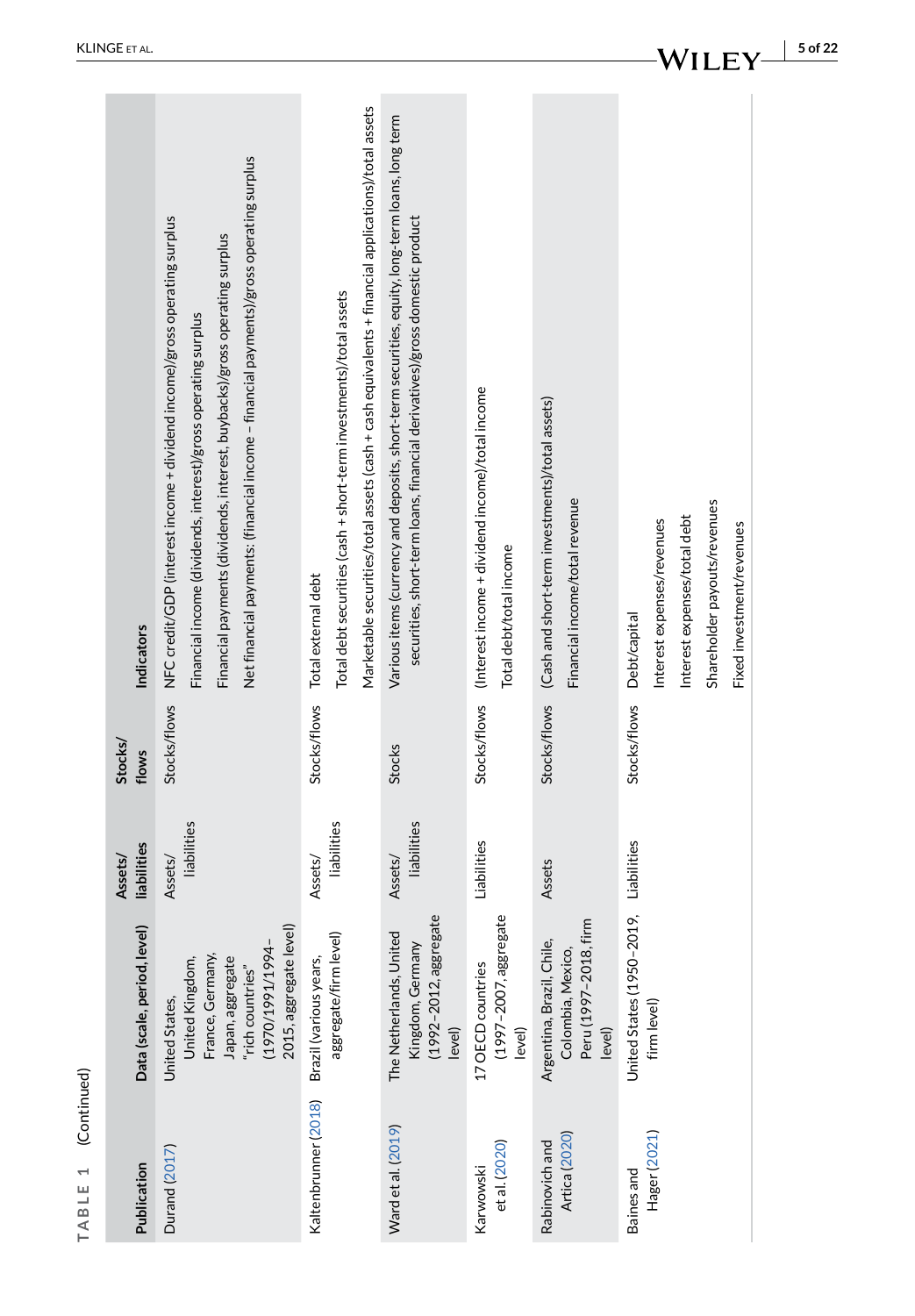### **6 of 22 KLINGE** et al. **KLINGE** et al.

findings by Lazonick and O'Sullivan [\(2000\)](#page-19-6) who had already drawn attention to this—recently legalized—use of corporate funds and kept following its development ever since (Lazonick, [2013,](#page-19-8) [2014\)](#page-19-11).

More recently, Davis ([2016](#page-18-7), [2018b](#page-18-9)) refined Orhangazi's "asset-centered approach" to what could be called an "asset- and liability-centered approach." By decomposing US firm-level data up until 2014, Davis ([2016](#page-18-7)) unpacked the category of "financial assets" into four exhaustive components: cash and short-term investments, current receivables, investments and advances, and "other" financial assets. Her study yielded similar results of rising financial assets, in large part due to growing reserves of cash (for smaller corporations) and "other" short-term investments (for larger corporations). Cash holdings were particularly high among those NFCs that were more likely to "disgorge the cash" to shareholders and attained higher interest income (Davis, [2018b](#page-18-9)). This relation between cash holdings and financial income, however, was recently called into question by Rabinovich and Artica [\(2020\)](#page-20-5) who investigated South American companies. Beyond cash holdings, Davis [\(2016,](#page-18-7) p. 128) highlighted the "bifurcation in the acquisition of debt" according to which larger corporations increased their leverage along with their acquisitions of financial assets while smaller corporations deleveraged (see also Bates et al., [2009\)](#page-17-4). Since then, the "debt bifurcation thesis"—also known as the "great debt divergence" (Baines & Hager, [2021](#page-17-5))—has been strongly substantiated (see Karwowski and Stockhammer [\[2017](#page-19-12)] for an analysis of 17 OECD countries; or Kaltenbrunner [\[2018\]](#page-19-9) for a study on Brazil).

Over the years, national studies have been complemented by comparative studies since, as Lapavitsas and Powell ([2013](#page-19-7), p. 360) suggest, "neither the content nor the form of financialisation is fixed across advanced countries." In their study of national statistics of the United States, the United Kingdom, France, Germany, and Japan, they equally examined debt, financial assets, and their acquisition, as well as financial income. They illustrated how corporations across countries relied less on loans for funding and held growing—but varying—volumes of financial assets. Despite the limitation that "it is impossible to harmonize the diverse national accounting standards, and therefore comparisons in terms of levels can be made only with considerable caution" (Lapavitsas & Powell, [2013,](#page-19-7) p. 367), aggregate data was the base for further studies. Ward et al. ([2019](#page-20-4), p. 125), for example, deployed a balance sheet approach to capture the "greater reliance on debt-financing and asset inflation" among NFCs in the United Kingdom, the Netherlands, and Germany for the period 1992–2012. Durand ([2017](#page-18-2)) traced financial asset ratios for 11 "rich countries." He did not rerun previous studies' indicators but calculated net financial payments by NFCs to financial markets and found them relatively stable over time—an important reminder to engage with financial flows in both directions of corporate coffers. Durand's range of countries was extended to 17 OECD countries by Karwowski et al. [\(2020\)](#page-19-10) who distinguished an "activity measure" (interest and dividend income) from a "vulnerability measure" (total debt). The results revealed stark cross-country differences, with some indicators diverging by as much as a factor of three from top to bottom.

In sum, both the scale and scope of comparative overviews have expanded since Krippner's [\(2005\)](#page-19-4) study. Scholars moved from an early focus on US companies to comparisons across countries, although maintaining a preference for countries in the Global North. As time went by, they furthermore broadened their gaze beyond financial income and assets by also bringing liabilities and payouts into the picture. Rising financial assets and debt on corporate balance sheets are observable across most studies, though differences between countries (the Anglo-Saxon companies exhibiting higher degrees of both) and companies of different sizes (the bifurcation of debt) can be taken from those studies that moved beyond summary statistics. Moreover, expanding the range of indicators also had the effect of calling widely shared narratives into question, an example being Orhangazi's [\(2008\)](#page-20-2) suggestion of companies transferring an increasing share of their funds to financial markets sitting uneasily with Durand's ([2017](#page-18-2)) finding of stable net payments.

#### **2.2 | Zooming in: Sectoral and firm-level investigations**

Proceeding from aggregate to firm-level data, the largest study is Soener's [\(2020\)](#page-20-6), who used a dataset of listed NFCs from 37 large economies for the past 3 decades. Based on an understanding of financialization as the greater reliance on financial income, he found that the latter only accounted for a negligible part of corporate income. He did, however,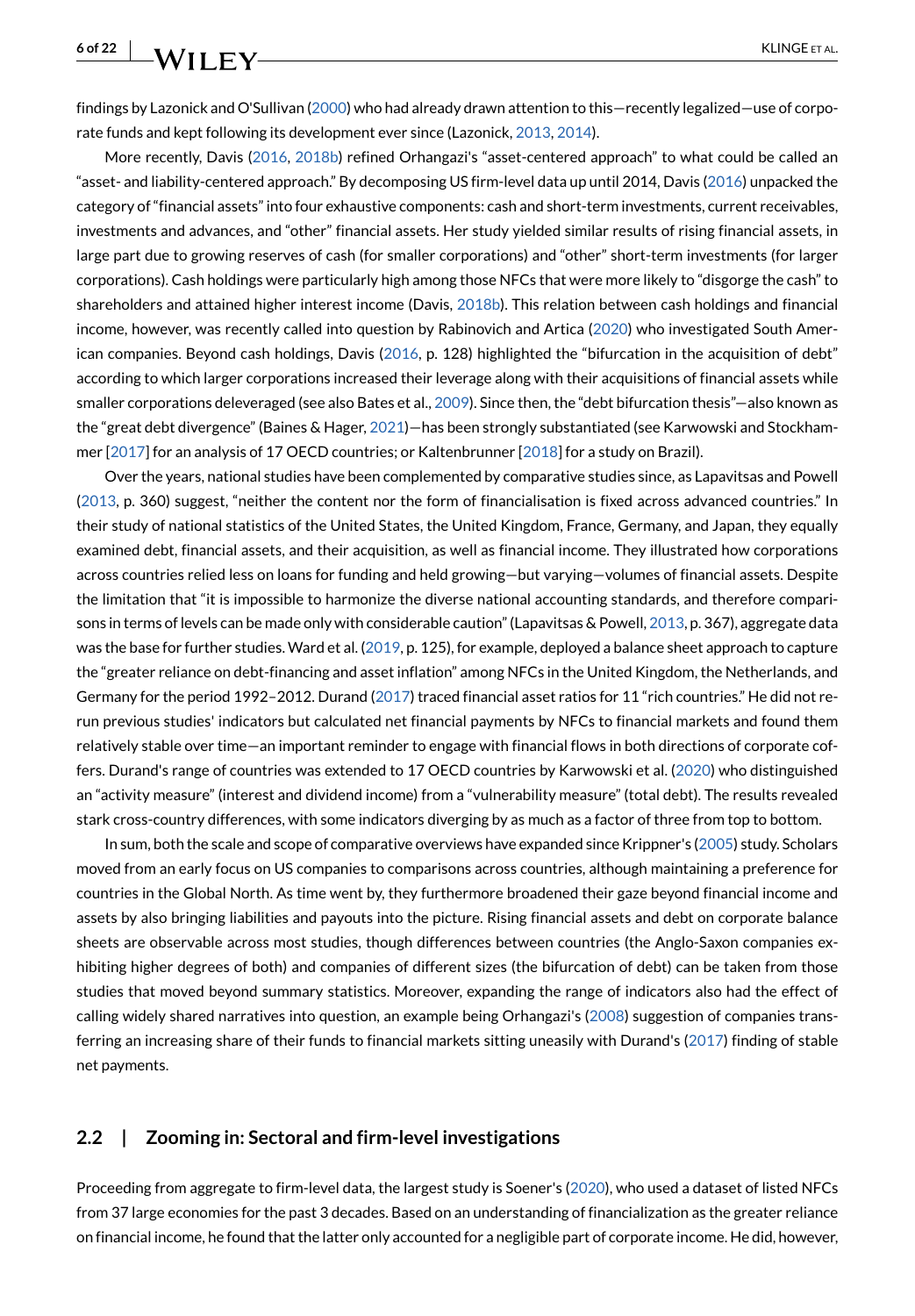find that shareholder payouts rose strongly and that large, internationalized US firms were responsible for the bulk of them. While making a compelling case for what amounts to a more geographic analysis of corporate financialization, these themes unfortunately were explored only at the most general level. In recent years, however, several scholars have focused on specific sectors or firms to imbue their indicators with even richer accounts of corporate activity (see Table [2](#page-7-0)).

Setting the stage for subsequent research, a groundbreaking study of three large corporations in very different sectors (GlaxoSmithKline, General Electric, and Ford) was presented by Froud et al. [\(2006\)](#page-19-3) who examined processes of strategy discourse, financial engineering and corporate restructuring in their role to cater to financial markets and foster rising stock prices and executive compensation. This cross-sector comparison of leading companies remains unmatched by later studies precisely because of its wide range of both qualitative and quantitative data. While detailed, later studies generally used broader strokes to analyze changes in specific sectors.

Among these sectors, some have received more attention than others. In line with Froud et al.'s [\(2006](#page-19-3)) choice, the pharmaceutical and automobile sectors featured prominently as objects of investigation. In an in-depth account of the productive models of largest pharmaceutical companies, Montalban and Sakinç ([2013](#page-20-7)) connected rising shareholder payouts to changes in ownership through the entry of institutional investors. Baranes ([2017](#page-17-6)) highlighted the role of intangible assets in their capacity to ensure stable profit rates for pharmaceutical companies, while Klinge et al. [\(2020\)](#page-19-13) connected these intangible asset ratios to observations about rising debt burdens and shareholder payouts to emphasize the importance of market power and liquidity to keep the sector afloat. Regarding the automobiles sector, studies have examined the financial accounts of some of the largest companies to find that their financial activities through subsidiaries offering financing to customers became increasingly significant to support actual manufacturing and that shareholder payouts were also on the rise (Borghi et al., [2013](#page-18-10); Carmo et al., [2019](#page-18-11)).

Research into corporate financialization also extended to other sectors. De los Reyes [\(2017\)](#page-18-12) examined the global mining oligopoly to find rising shareholder payments. In the high-tech realm, Apple's business model was investigated by Froud et al. [\(2014\)](#page-19-14), and Fernandez and Hendrikse ([2015](#page-18-13)) who drew the link between the company's powerful position in trans-Pacific supply chains, market power through branding, and its extraordinary profits, which fed staggering hoards of offshore investments. This analysis was recently expanded by Fernandez et al. [\(2020\)](#page-18-14) to the largest seven high-tech companies, highlighting the distinctions between older and younger firms regarding their financial payouts and investments. Also related to organizational specificities, Soener ([2015](#page-20-8)) delved into the financial reports of US clothing corporations and found strong discrepancies between different operating modes regarding both their shares of financial assets and levels of financial payouts to shareholders. For a real estate/services hybrid, Yrigoy [\(2016\)](#page-21-0) investigated Spanish hotel corporations and found shareholder-oriented financing modes heavily reliant on debt. Finally, Baud and Durand ([2012a](#page-17-7), [2012b\)](#page-18-15) probed the 10 largest globally active retailers for the period 1990–2007 and, unlike larger studies, combined balance-sheet and income-statement data to calculate returns on (financial) assets. They concluded that some corporations substituted financial investment for physical investment in order to stave off falling retail returns.

In sum, these studies have advanced research on corporate financialization mainly by not exclusively focusing on comparative indicators. By taking a closer look at time- and place-specific sectors or companies, sector- and firm-level investigations have connected financialization indicators to corporate discourse, organization, management, institutional settings, and business conditions. In so doing, they made clear that financialization is no "hostile, alien force which imposes itself on the national settlement, firm or individual with predictable and consistent outcomes" (Froud et al., [2014,](#page-19-14) p. 48). The uniting feature in most studies, however, is that the guiding ideology and practice of shareholder value featured most prominently.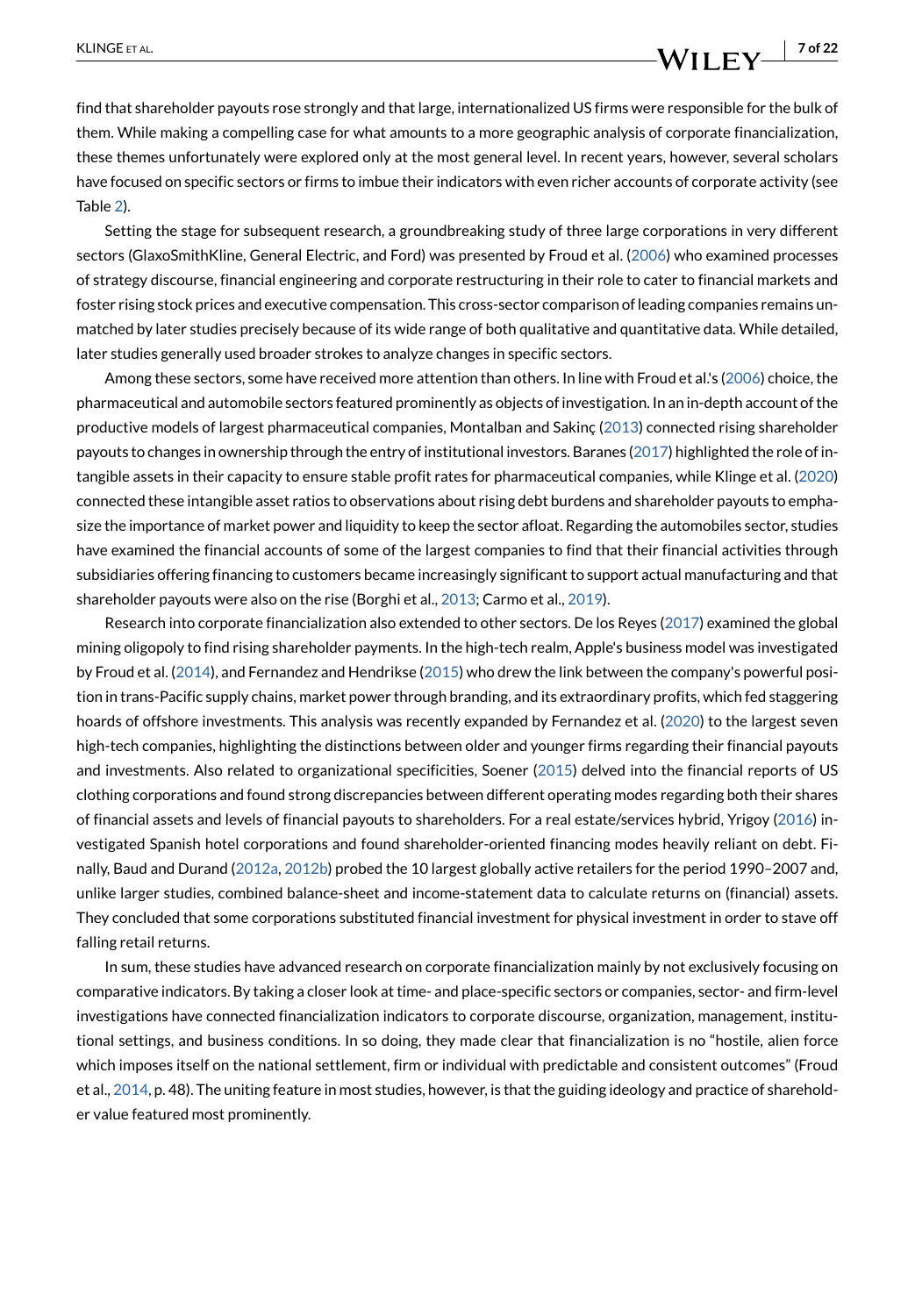| <b>Publication</b>                   | Data (scale, period,<br>level)                                               | Assets/<br><b>liabilities</b>   | Stocks/<br>flows | <b>Indicators</b>                                                                                                                                                                                                                   |
|--------------------------------------|------------------------------------------------------------------------------|---------------------------------|------------------|-------------------------------------------------------------------------------------------------------------------------------------------------------------------------------------------------------------------------------------|
| Froud et al. (2006)                  | GlaxoSmithKline.<br>General Electric,<br>Ford (various years,<br>firm level) | Assets/liabilities              | Stocks/flows     | Several indicators                                                                                                                                                                                                                  |
| Baud and<br>Durand (2012a,<br>2012b) | Global retailers (1990-<br>2007, firm level)                                 | Assets                          | Stocks/flows     | Financial assets/total assets<br>Return on assets (unspecified)                                                                                                                                                                     |
| Borghi et al. (2013)                 | Eight automobile<br>manufacturers<br>(2000-2009, firm<br>level)              | Assets/liabilities              |                  | Total liabilities/equity<br>Short-term liabilities/equity<br>Short-term liabilities/total<br>liabilities<br>Shares of assets from financial and<br>automotive segments<br>Net financial income/total revenue<br>Net sales of stocks |
| Montalban and<br>Sakinç (2013)       | Top 50 pharmaceutical<br>companies<br>$(1999 - 2010)$                        |                                 | <b>Flows</b>     | (Dividends + share repurchases)/<br>sales<br>Share repurchases/sales                                                                                                                                                                |
| Soener (2015)                        | US clothing companies<br>(1991-2005, firm<br>level)                          | Assets                          | Stocks/flows     | Financial assets/total assets<br>Financial pay-outs/plant, property,<br>and equipment<br>Interest income/total revenue                                                                                                              |
| Fernandez and<br>Hendrikse (2015)    | Apple (2005-2014, firm<br>level)                                             | Assets/liabilities Stocks/flows |                  | Total cash and short-term<br>investments<br>Total long-term investments<br>Total debt/total equity<br>Total debt/total capital                                                                                                      |
| <b>Yrigoy (2016)</b>                 | Spanish hotel<br>corporations (2008-<br>2014, firm level)                    | Liabilities                     | <b>Stocks</b>    | Net debt<br>Net debt/EBITDA                                                                                                                                                                                                         |
| <b>Baranes (2017)</b>                | US pharmaceutical<br>companies                                               | Assets                          | Stocks/flows     | Intangible assets/productive<br>capital<br>Goodwill/net physical assets<br>Return on revenue<br>Return on assets<br>Return on equity                                                                                                |
| De los Reyes (2017)                  | Global gold mining<br>companies (2003-<br>2015, firm level)                  | $\overline{\phantom{m}}$        | <b>Flows</b>     | Institutional ownership percentage<br><b>Total dividends</b>                                                                                                                                                                        |
| Carmo et al. (2019)                  | Five automobile<br>companies (2012-<br>2015, firm level)                     |                                 | <b>Flows</b>     | Productive sector profit/return on<br>revenue<br>Financial sector profit/return on<br>revenue<br>Dividend payments/net income                                                                                                       |

#### <span id="page-7-0"></span>**TABLE 2** Overview of sector- and firm-level studies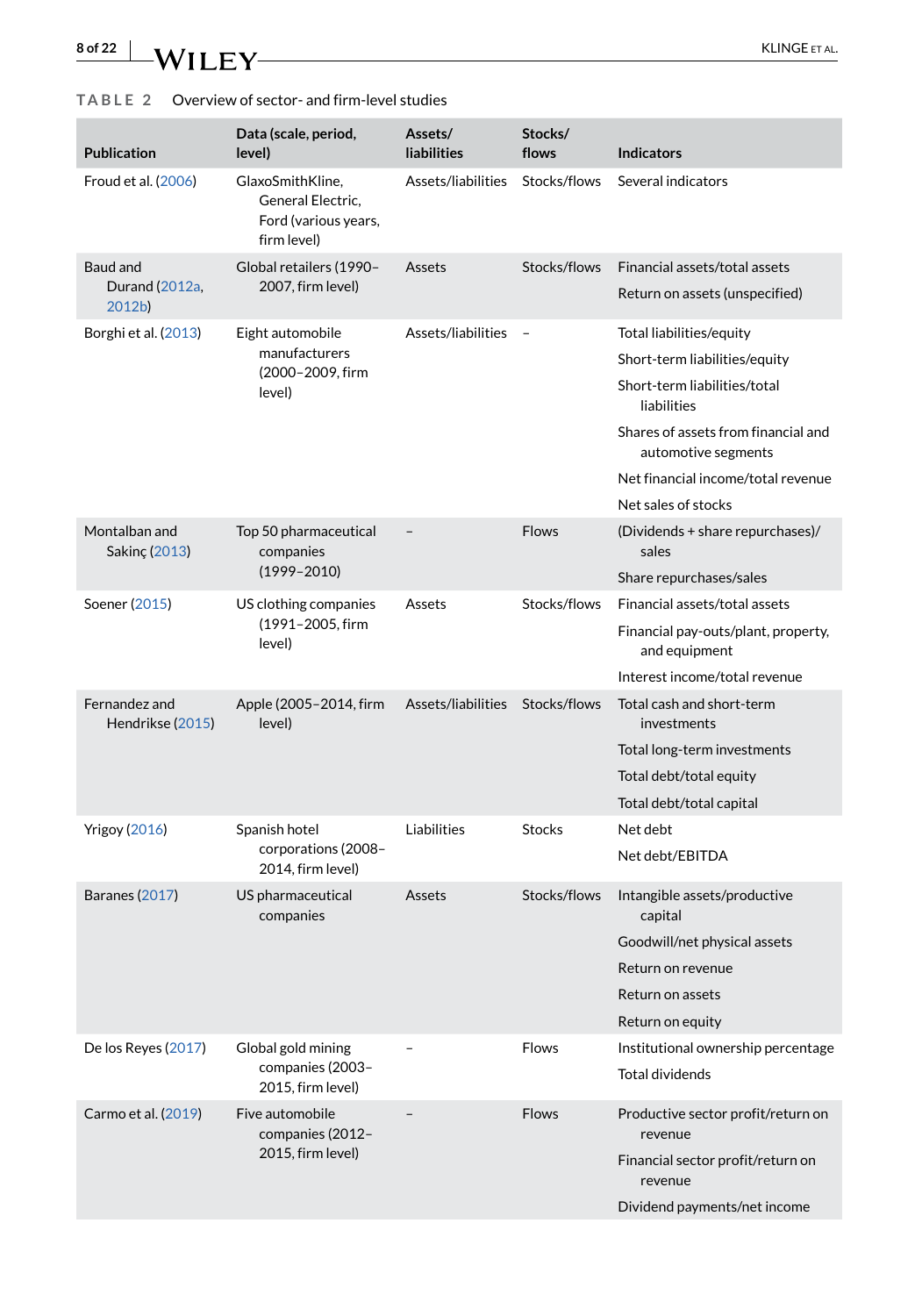#### **TABLE 2** (Continued)

| <b>Publication</b>   | Data (scale, period,<br>level)                                    | Assets/<br><b>liabilities</b> | Stocks/<br>flows | <b>Indicators</b>                                                                                        |
|----------------------|-------------------------------------------------------------------|-------------------------------|------------------|----------------------------------------------------------------------------------------------------------|
| Klinge et al. (2020) | 27 global pharmaceutical<br>companies (2000-<br>2018, firm level) | Assets/liabilities            | Stocks/flows     | Cash and short-term investments/<br>net fixed capital (short-term<br>debt + long-term debt)/net<br>sales |
|                      |                                                                   |                               |                  | (Dividends + share<br>operations)/(capital<br>expenditures + research and<br>development expenses)       |
|                      |                                                                   |                               |                  | Total net intangible assets/total<br>assets                                                              |
|                      |                                                                   |                               |                  | Net income/total assets                                                                                  |
| Soener (2020)        | 37 countries (1991-                                               | Assets                        | Stocks/flows     | Financial income/cash flow                                                                               |
|                      | 2017, firm level)                                                 |                               |                  | Financial assets/total assets                                                                            |
|                      |                                                                   |                               |                  | Shareholder payouts/equity                                                                               |
|                      |                                                                   |                               |                  | Capital accumulation/working<br>capital                                                                  |
|                      |                                                                   |                               |                  | Profit rate/capital stock                                                                                |
|                      |                                                                   |                               |                  | Operating income/<br>(wages + salaries)                                                                  |
|                      |                                                                   |                               |                  | Intangible assets/total assets                                                                           |
|                      |                                                                   |                               |                  | Cost markups/costs of goods sold                                                                         |

#### **2.3 | Inferential implications: Econometric examinations**

In addition to exploring the extent and differences of corporate financialization in quantitative terms, the last decade has also seen a surge of econometric studies that attempt to estimate the correlations of these dynamics to other developments, in particular corporations' investment behavior (see Table [3\)](#page-9-0). These studies varied widely in data regarding their spatial and temporal reach while the central goal and method largely remained the same. For the former, it was estimating the relation between some measure of financialization and, mostly but not exclusively, fixed investment; for the latter, it was using different regression equations to accomplish this. The exact technicalities lie beyond the scope of this review. Instead, we focus on the spatial and temporal extents and the indicators used.

Regarding the conclusions of the studies in this strand, one needs to be careful to conclude that "[d]espite the differences, most … studies find statistical evidence supporting the theoretical claim that financialization has a negative influence on real investment of nonfinancial corporations" (Barradas & Lagoa, [2017](#page-17-8), p. 7). This basic causal relation is often assumed in most varieties of the 'crowding out' hypothesis, which argues that increasing returns from financial activities do not enlarge corporate funds to be expended on investment or wages but are more likely to be reinvested further in financial circuits, potentially undermining the long-term growth strategies of firms in their non-financial activities (Aalbers, [2019;](#page-17-1) Crotty, [2003](#page-18-16); Orhangazi, [2008](#page-20-2)). Yet empirical results of the relation between *explanans* and *explanandum* are often mixed as they depend "on accounting methods, period demarcations and whether or not ad-justments [were] made for external factors" (Fiebiger, [2016](#page-19-15), p. 365).

The motivation for the growing interest in these studies is the observed fall in investment across economies in the Global North, dubbed "investmentless growth" in recent studies that partly explained it by low asset values, increasing monopoly power and rising intangible asset shares (Döttling et al., [2017](#page-18-17); Gutiérrez & Philippon, [2017](#page-19-16)). Early studies problematized this "slowdown of accumulation" for a range of high-income countries and detected statistical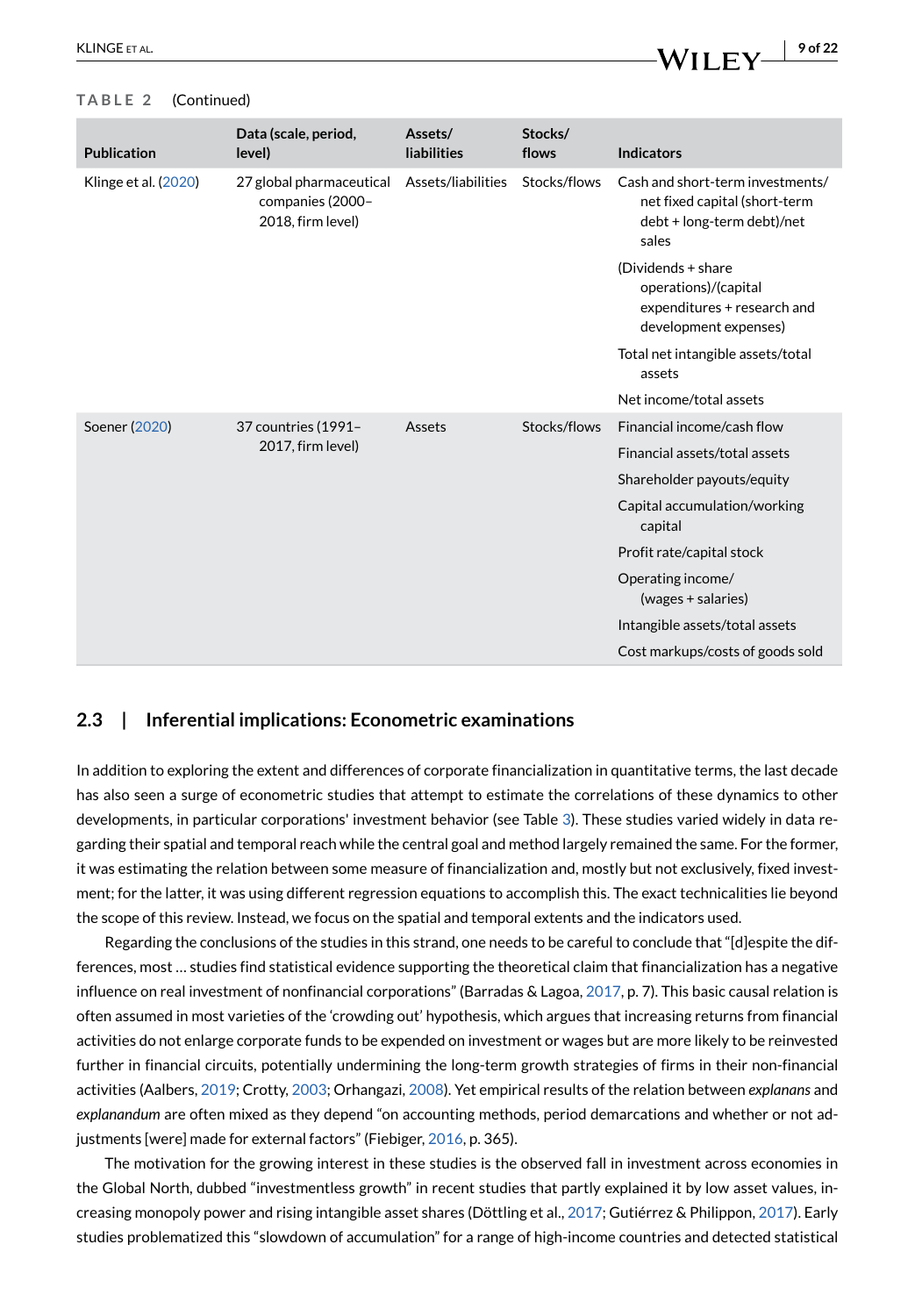# **10 of 22** WILEY KLINGE ET AL.

### <span id="page-9-0"></span>**TABLE 3** Overview of econometric studies

| <b>Publication</b>                  | Data (scale, period,<br>level)                                                          | Assets/<br>liabilities | Stocks/<br>flows | <b>Indicators</b>                                                                                                                                                                                                                                                     |
|-------------------------------------|-----------------------------------------------------------------------------------------|------------------------|------------------|-----------------------------------------------------------------------------------------------------------------------------------------------------------------------------------------------------------------------------------------------------------------------|
| Stockhammer (2004)                  | United States, United<br>Kingdom, France,<br>Germany (1960-<br>1997, aggregate<br>data) |                        | Flows            | (Interest income + dividend<br>income)/value added                                                                                                                                                                                                                    |
| Demir (2007, 2009a,<br>2009b)       | Argentina, Turkey,<br>Mexico (1990-2003,<br>firm level)                                 | Assets                 | <b>Flows</b>     | Financial assets/aggregate capital<br>Rate of return gap" (operating<br>income/fixed assets) - (non-<br>operating income/financial<br>assets)                                                                                                                         |
| Clévenot<br>et al. (2010)           | France (1978-2007,<br>aggregate level)                                                  | Assets/<br>liabilities | Stocks/flows     | Net financial burden: ((interest<br>paid + dividends paid) - (interest<br>income + dividend income))/<br>gross profit<br>Equities held/financial assets<br>Issued equities/(loans + other<br>liabilities)<br>(Loans + other liabilities)/(net<br>wealth $+$ equities) |
| Tomaskovic-Devey<br>and Lin (2011)  | United States (1948-<br>2008, firm level)                                               |                        | <b>Flows</b>     | Finance realized profit/all profit                                                                                                                                                                                                                                    |
| Seo et al. (2012)                   | South Korea (1994-<br>2009, firm level)                                                 | Assets                 | <b>Flows</b>     | (Dividend payments + stock<br>buybacks)/total assets<br>Investment in financial assets/total<br>assets<br>Unrealized holding gains on<br>financial assets/total assets                                                                                                |
| Lin and Tomaskovic-<br>Devey (2013) | United States (1970-<br>2007, aggregate<br>level)                                       |                        | Flows            | Portfolio income: (interest<br>income + dividend income + net<br>capital gains)/realized profits<br>Industry-level financialization<br>(portfolio income of 1970<br>compared to average yearly<br>growth)                                                             |
| Akkemik and<br>Özen (2014)          | Turkey (1990-2002, firm<br>level)                                                       |                        | <b>Flows</b>     | (Interest income + profit from<br>participations + utilized portion<br>of allowances + other income<br>and profits)/gross or net<br>operating profits                                                                                                                 |
| Tomaskovic-Devey<br>et al. (2015)   | United States (1970-<br>2008, aggregate<br>level)                                       | Assets                 | <b>Stocks</b>    | Financial assets/total assets                                                                                                                                                                                                                                         |
| Lin (2016)                          | <b>United States</b><br>$(1982 - 2005)$                                                 | Assets/<br>liabilities | Stocks/flows     | Financial assets/total assets<br>Debt/total assets (dividends + share<br>repurchases)/total operating<br>expense                                                                                                                                                      |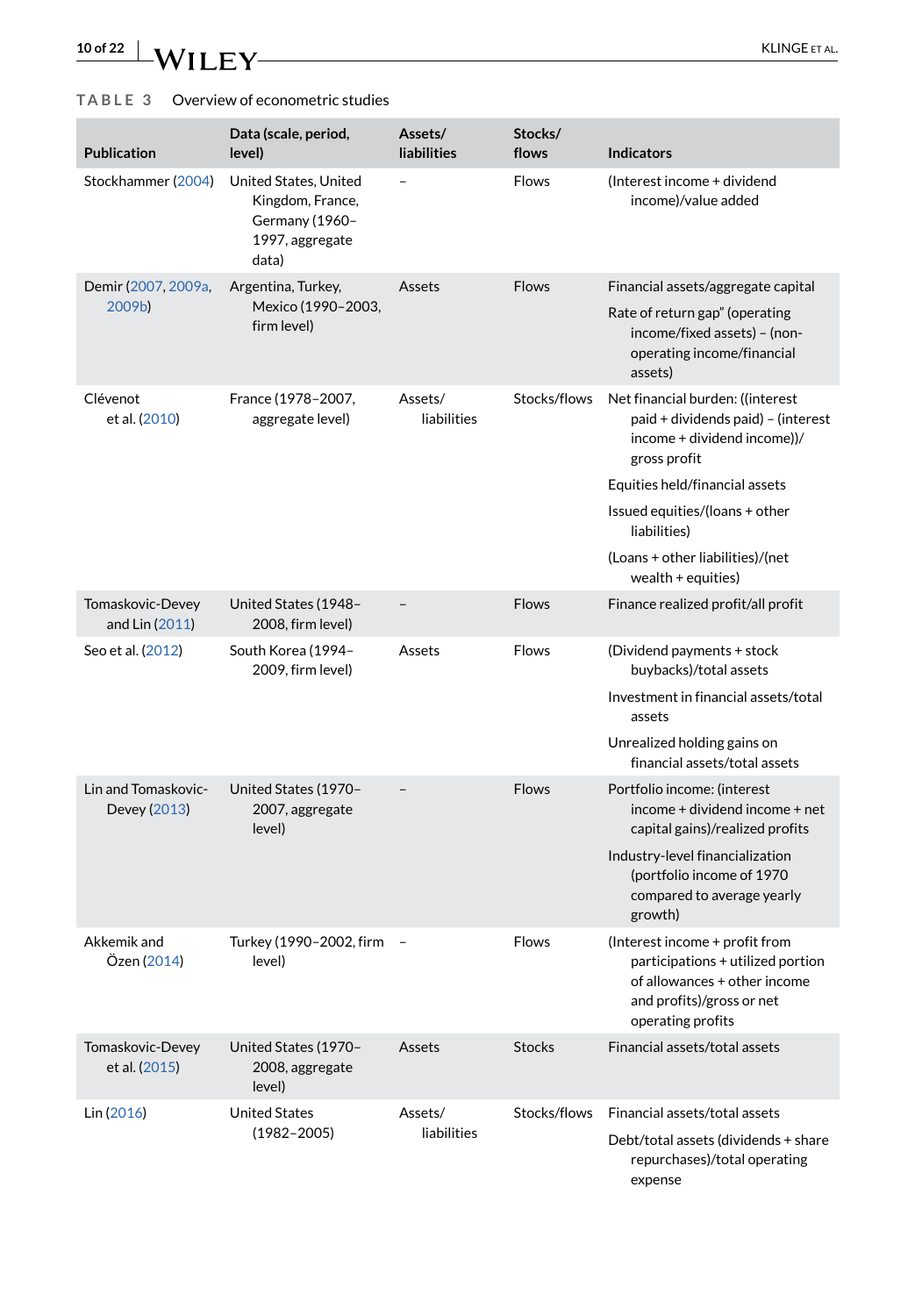#### **TABLE 3** (Continued)

| <b>Publication</b>               | Data (scale, period,<br>level)                       | Assets/<br><b>liabilities</b> | Stocks/<br>flows | <b>Indicators</b>                                                                         |
|----------------------------------|------------------------------------------------------|-------------------------------|------------------|-------------------------------------------------------------------------------------------|
| Barradas (2017)                  | 23 European countries                                | Liabilities                   | Stocks/flows     | Total debt/gross value added                                                              |
|                                  | $(1995 - 2013,$                                      |                               |                  | Financial receipts/gross value added                                                      |
|                                  | aggregate level)                                     |                               |                  | Financial payments/gross value<br>added                                                   |
| Barradas and                     | Portugal (1979-2013,                                 | Liabilities                   | Stocks/flows     | Debt/gross value added                                                                    |
| Lagoa (2017)                     | aggregate level)                                     |                               |                  | Financial receipts/gross value added                                                      |
|                                  |                                                      |                               |                  | Financial payments/gross value<br>added                                                   |
| Dünhaupt (2017)                  | 13 OECD countries                                    | Assets                        | Stocks/flows     | Net dividend payments/capital stock                                                       |
|                                  | $(1986 - 2007,$<br>aggregate level)                  |                               |                  | Net interest payments/capital stock                                                       |
| Gutiérrez and                    | United States (1980-                                 | Assets                        | Stocks/flows     | Payouts/total assets                                                                      |
| Philippon (2017)                 | 2015, firm level)                                    |                               |                  | Buybacks/total assets                                                                     |
| Davis (2018b)                    | United States (1971-                                 | Assets/                       | Stocks/flows     | Financial assets/sales                                                                    |
|                                  | 2013, firm level)                                    | liabilities                   |                  | Debt/capital stock                                                                        |
|                                  |                                                      |                               |                  | Equity buybacks/total outstanding<br>equity                                               |
| Tori and                         | United Kingdom                                       | Assets                        | Stocks/flows     | Financial assets/fixed assets                                                             |
| Onaran (2018)                    | (1985-2013, firm<br>level)                           |                               |                  | Non-operating income/net capital<br>stock                                                 |
|                                  |                                                      |                               |                  | Cash dividends/net capital stock                                                          |
|                                  |                                                      |                               |                  | Interest paid on debt/net capital<br>stock                                                |
| Tori and<br><b>Onaran (2020)</b> | 14 European countries<br>(1995-2015, firm            | Assets                        | Stocks/flows     | Financial assets/fixed assets total<br>financial payments/fixed assets                    |
|                                  | level)                                               |                               |                  | Total financial profits/fixed assets                                                      |
| Cupertino<br>et al. (2019)       | US manufacturing firms<br>(2002-2017, firm<br>level) | Assets                        | Stocks/flows     | Financial payments (interest paid<br>on debt + cash dividends paid)/<br>total assets      |
|                                  |                                                      |                               |                  | Financial inflows (non-operating<br>profits from interests and<br>dividends)/total assets |
|                                  |                                                      |                               |                  | Financial assets/total assets                                                             |

correlations with rising financial income or payouts (Orhangazi, [2008](#page-20-2); Stockhammer, [2004](#page-20-9))—findings which were often confirmed by later contributions (Barradas, [2017;](#page-17-10) Barradas & Lagoa, [2017](#page-17-8); Hecht, [2014](#page-19-19); Tori & Onaran, [2018](#page-20-13), [2020](#page-20-14)). At the same time, researchers tried to insert some caution by pointing out that some financial assets might actually support investment (Davis, [2018a](#page-18-8)) and that interest rates might exert greater influence over firms' decisions than financial investment in general (Clévenot et al., [2010\)](#page-18-21). Outside the global triad of the United States, Europe, and Japan, economists further identified elements of corporations' "portfolio choice," namely that during brisk times of financial liberalization some NFCs did invest in financial assets in order to improve their bottom lines (Xu & Xuan [2021](#page-21-1)), increase their payouts (Seo et al., [2012\)](#page-20-11) or compensate for declining operating incomes (Akkemik & Özen, [2014](#page-17-9); Demir, [2007](#page-18-18), [2009a](#page-18-19), [2009b;](#page-18-20) Tellalbaşı & Kaya, [2013](#page-20-15)). Most studies, therefore, agreed that financial cycles had major effects on what they considered corporate financialization.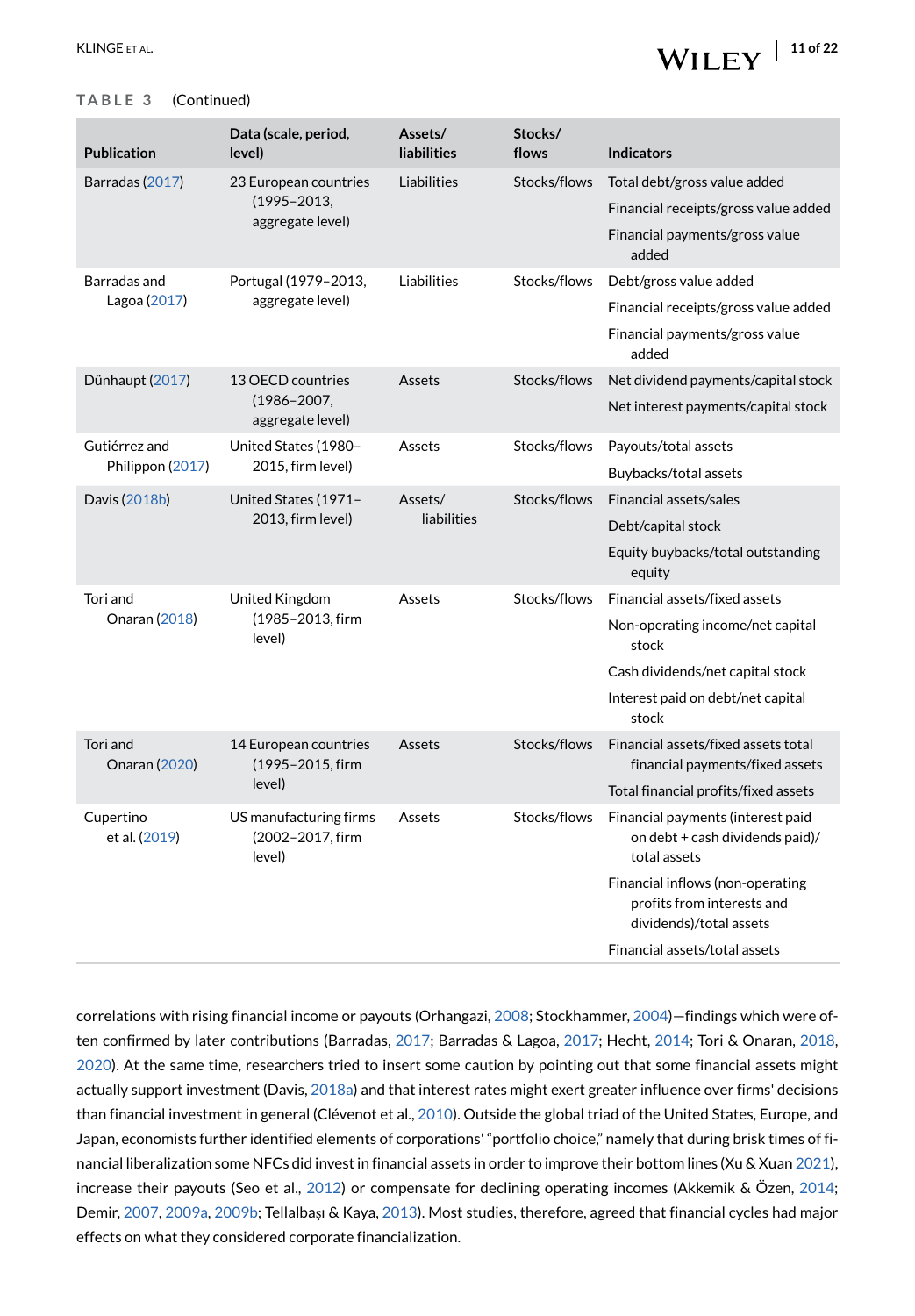Besides econometric studies focusing on capital expenditures, there are also those whose main objective was not to examine corporate financialization *per se* but rather to discuss matters such as employment (Lin, [2016](#page-19-18)), income dynamics (Dünhaupt, [2017;](#page-18-22) Lin & Tomaskovic-Devey, [2013](#page-19-17); Tomaskovic-Devey & Lin, [2011](#page-20-10)), economic growth (Tomaskovic-Devey et al., [2015\)](#page-20-12) or quantifiable environmental and social goals (Cupertino et al., [2019\)](#page-18-23). We can, therefore, safely say that econometric studies have expanded during the past decade. However, most studies are in line with what Karwowski et al. recently called a "variegated financialization view" ([2020](#page-19-10), p. 968) —that is, a conception that acknowledges that financialization processes rarely, if ever, unfold uniformly (see also Froud et al., [2014](#page-19-14)). Indeed, it is necessary to also engage with the chief criticisms leveled against some of the commonly accepted financialization notions. We need to reassess the literature to make sense of this continued confusion over what corporate financialization is and how it should be measured.

#### <span id="page-11-0"></span>**3 | REASSESSING CORPORATE FINANCIALIZATION**

In recent years, contributors have critically interrogated some of the studies' key assumptions and narratives (see Table [4](#page-12-0)). Its key contributions scrutinized the studies' restricted optics, the role of debt, the importance of monetary policy, the weight of intangible assets, and the link between outsourcing and offshoring, and financialization. While the first three aspects underline the correction and expansion of indicators and the economic environment more broadly, the last points to the crucial need to adopt a more geographically sensitive view of variegated corporate financialization.

#### **3.1 | The resurgence of monopoly power and the rise of abundant liquidity**

First, the "slowdown of accumulation" was called into question. Indeed, many scholars argued convincingly that falling investment shares are the result of global industrial overcapacity rather than of any distinct process of financialization (Benanav, [2020\)](#page-18-24). For US corporations, for instance, Kliman and Williams [\(2015\)](#page-19-20) criticized most econometric studies' starting point by arguing that, over a longer period than the past four to five decades, the falling investment levels were "unsustainably high" (Kliman & Williams, [2015](#page-19-20), p. 82) to begin with and that their decline had more to do with rising depreciation and falling rates of return on fixed capital. Furthermore, the authors identified a strong correlation between the acquisition of financial investments and debt by US firms, underscoring that because of available credit, no actual diversion of profits may have occurred. In effect, they made the case to study debt and leverage (see also Baines & Hager, [2021](#page-19-21); Foster et al., 2021; Guttmann, [2017](#page-19-22)). Along similar lines, several generations of monopoly capital theorists defended the notion that falling investment shares were not caused by more attractive financial investments, but that the actual causality ran the other way (Despain, [2015](#page-18-25); Foster & Magdoff, [2009](#page-19-23); Magdoff & Sweezy, [1987\)](#page-19-24). Generally, though, neither position can simply be proven statistically as their validity rests upon both theoretical rigor and empirical evidence.

Second, even where corporations *did* grow their holdings of financial assets the extent to which these returned financial income remains unclear (Rabinovich, [2019\)](#page-20-16). Regarding monetary policy, Fiebiger [\(2016](#page-19-15), p. 363) proposed that US corporations' "rentieralization" occurred "as a by-product of monetary policy" of high interest rates during the 1980s and 1990s rather than of any financially oriented corporate strategy. Lately, the widely adopted quantitative easing policies by the world's key central banks indicate a possible reversal of this relationship. With low interest rates and depressed yields, it seems increasingly unlikely that corporations would hold financial assets to primarily pocket interest payments. On the other hand, and in relation to what was said above, the tendency of rising corporate debt has been greatly abetted by expansionary monetary policy. As such, one could claim that large corporations have become (further) empowered in their role as *debtor*—rather than creditor—due to their continued access to liquidity. Comparative studies of these relations, however, remain few in number.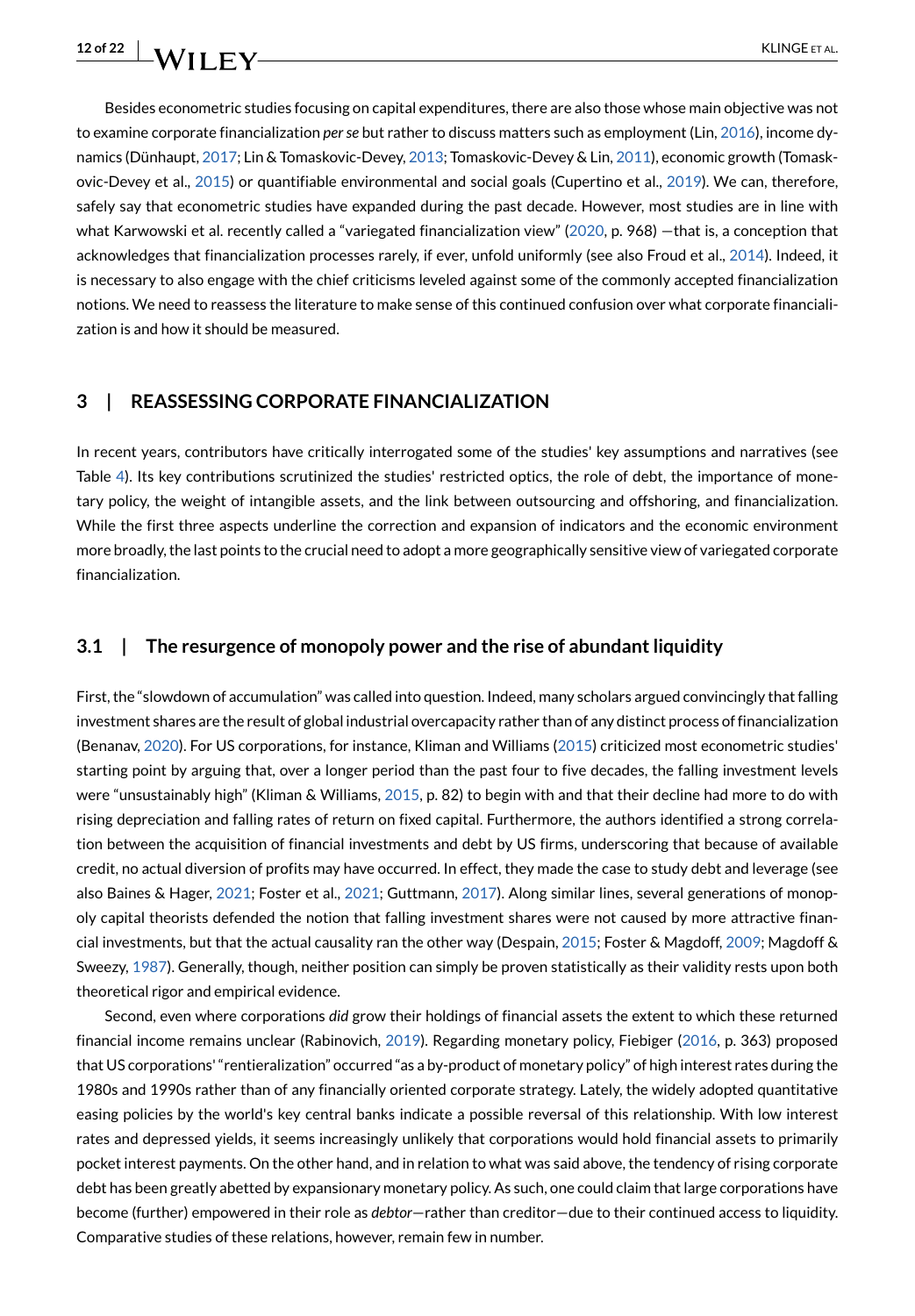|                                             |                             |                                                   |                                                                                                                                                                            |                                                                                                            |                                                                                                                                                                                                                                       |                                                                                                                                                                              | 13 of 22                                                                                                                                          |
|---------------------------------------------|-----------------------------|---------------------------------------------------|----------------------------------------------------------------------------------------------------------------------------------------------------------------------------|------------------------------------------------------------------------------------------------------------|---------------------------------------------------------------------------------------------------------------------------------------------------------------------------------------------------------------------------------------|------------------------------------------------------------------------------------------------------------------------------------------------------------------------------|---------------------------------------------------------------------------------------------------------------------------------------------------|
|                                             |                             | Dividends + share buy-backs/internal funds        | Net dividend payments/net operating surplus<br>Net interest payments/net operating surplus<br>Net stock repurchases/net operating surplus<br>Financial assets/total assets | Net acquisitions of financial assets/GDP<br>Financial expenditures/profit<br>Net change in liabilities/GDP | Portfolio income: (Interest income + dividend income + capital gains)/corporate cash flow<br>NFCs' financial assets (conventional financial assets + direct investment<br>abroad + miscellaneous)/GDP<br>Net dividends/internal funds | (Share buybacks + cash financed mergers)/gross operating surplus<br>(Interest + dividend payments)/gross operating surplus<br>Net financial payments/gross operating surplus | (Continues)<br>Stocks/flows Intellectual property products/capital stock (dividends + share buybacks)/cash flow<br>Financial assets/capital stock |
|                                             | Stocks/flows Indicators     | Flows                                             | Stocks/flows                                                                                                                                                               |                                                                                                            | Stocks/flows                                                                                                                                                                                                                          | Flows                                                                                                                                                                        |                                                                                                                                                   |
|                                             | liabilities<br>Assets/      |                                                   | liabilities<br>Assets/                                                                                                                                                     |                                                                                                            | Assets                                                                                                                                                                                                                                |                                                                                                                                                                              | Assets                                                                                                                                            |
| Overview of reassessments of the literature | Data (scale, period, level) | United States (1960-2006/2008<br>aggregate level) | Aggregate-/firm-level data)<br>United States (1945-2010,                                                                                                                   |                                                                                                            | United States (various years,<br>aggregate/firm-level)                                                                                                                                                                                | (1970-2015, aggregate level)<br>France, Germany, Japan, United<br>Kingdom, United States                                                                                     | United States (1952-2015,<br>aggregate/firm level)                                                                                                |
| 4<br>TABLE                                  | Publication                 | Winkler (2010)<br>Milberg and<br>Milberg (2008);  | Williams (2015)<br>Kliman and                                                                                                                                              |                                                                                                            | Fiebiger (2016)                                                                                                                                                                                                                       | Gueuder (2018)<br>Durand and                                                                                                                                                 | Orhangazi (2018)                                                                                                                                  |

<span id="page-12-0"></span>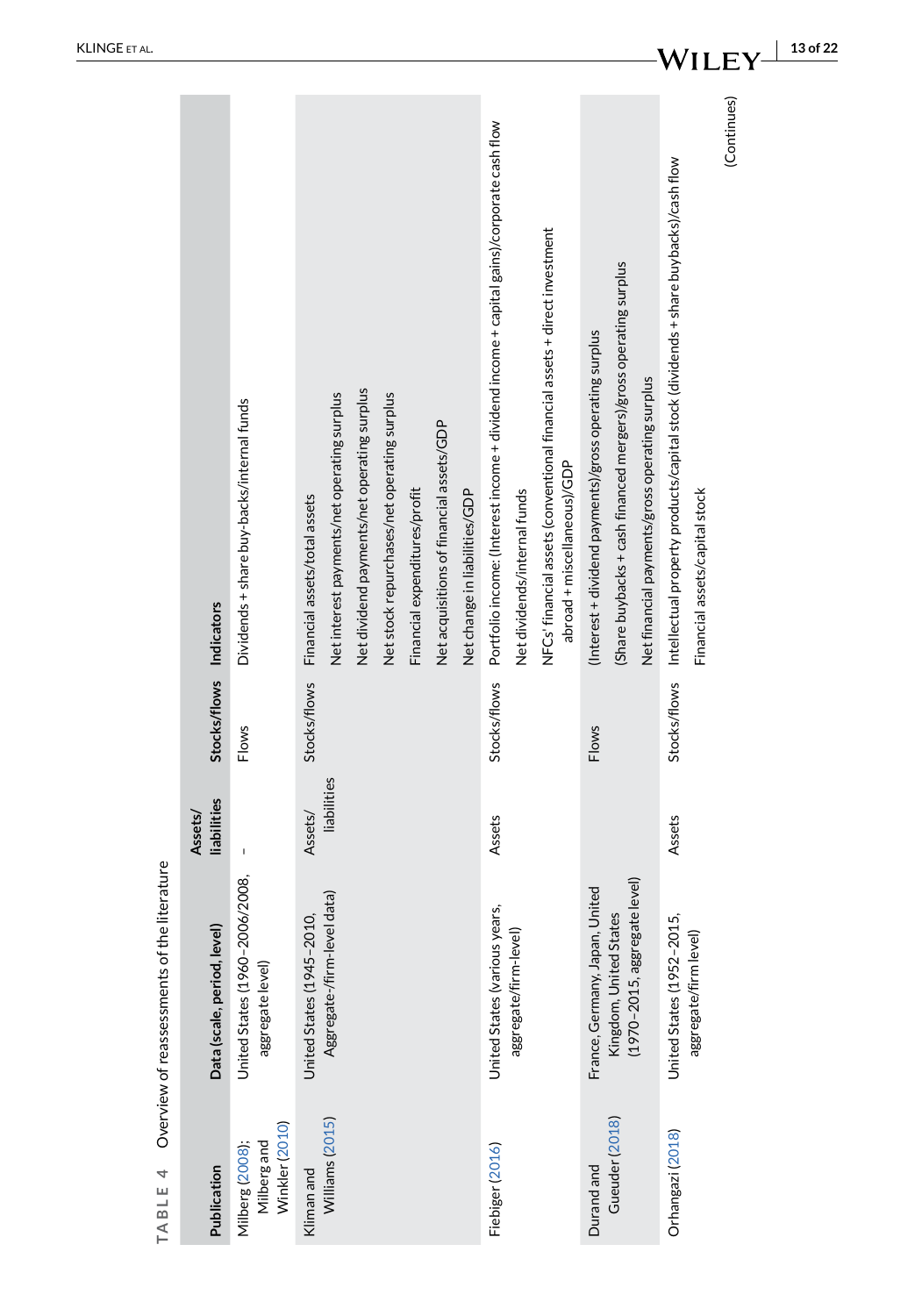| Selected assets (investments and advances + other assets + inventories + receivables + cash<br>and short-term investments + goodwill + other intangibles + net property, plant and<br>Selected sources of funds (income + depreciation and amortization + other funds from<br>Selected uses of funds (other investing activities + net increase in investments + cash<br>operations + sale of property, plant and equipment + sale of common/preferred<br>Stocks/flows Financial assets (trade receivables + debt securities + deposits + direct investment<br>stock + acquisitions + capital expenditures)/total estimated uses of funds<br>and cash equivalents + cash dividends + purchase of common/preferred<br>stock + net long-term debt issuance)/total estimated sources of funds<br>Financial income (interest + capital gains + dividends)/total income<br>abroad + money market fund shares + loans)/total assets<br>equipment)/total assets<br>Stocks/flows Indicators<br>liabilities<br>liabilities<br>Assets/<br>Assets/<br>United States (1945/1961-<br>2015/2016, firm level)<br>Data (scale, period, level)<br>TABLE 4 (Continued) |
|------------------------------------------------------------------------------------------------------------------------------------------------------------------------------------------------------------------------------------------------------------------------------------------------------------------------------------------------------------------------------------------------------------------------------------------------------------------------------------------------------------------------------------------------------------------------------------------------------------------------------------------------------------------------------------------------------------------------------------------------------------------------------------------------------------------------------------------------------------------------------------------------------------------------------------------------------------------------------------------------------------------------------------------------------------------------------------------------------------------------------------------------------|
|------------------------------------------------------------------------------------------------------------------------------------------------------------------------------------------------------------------------------------------------------------------------------------------------------------------------------------------------------------------------------------------------------------------------------------------------------------------------------------------------------------------------------------------------------------------------------------------------------------------------------------------------------------------------------------------------------------------------------------------------------------------------------------------------------------------------------------------------------------------------------------------------------------------------------------------------------------------------------------------------------------------------------------------------------------------------------------------------------------------------------------------------------|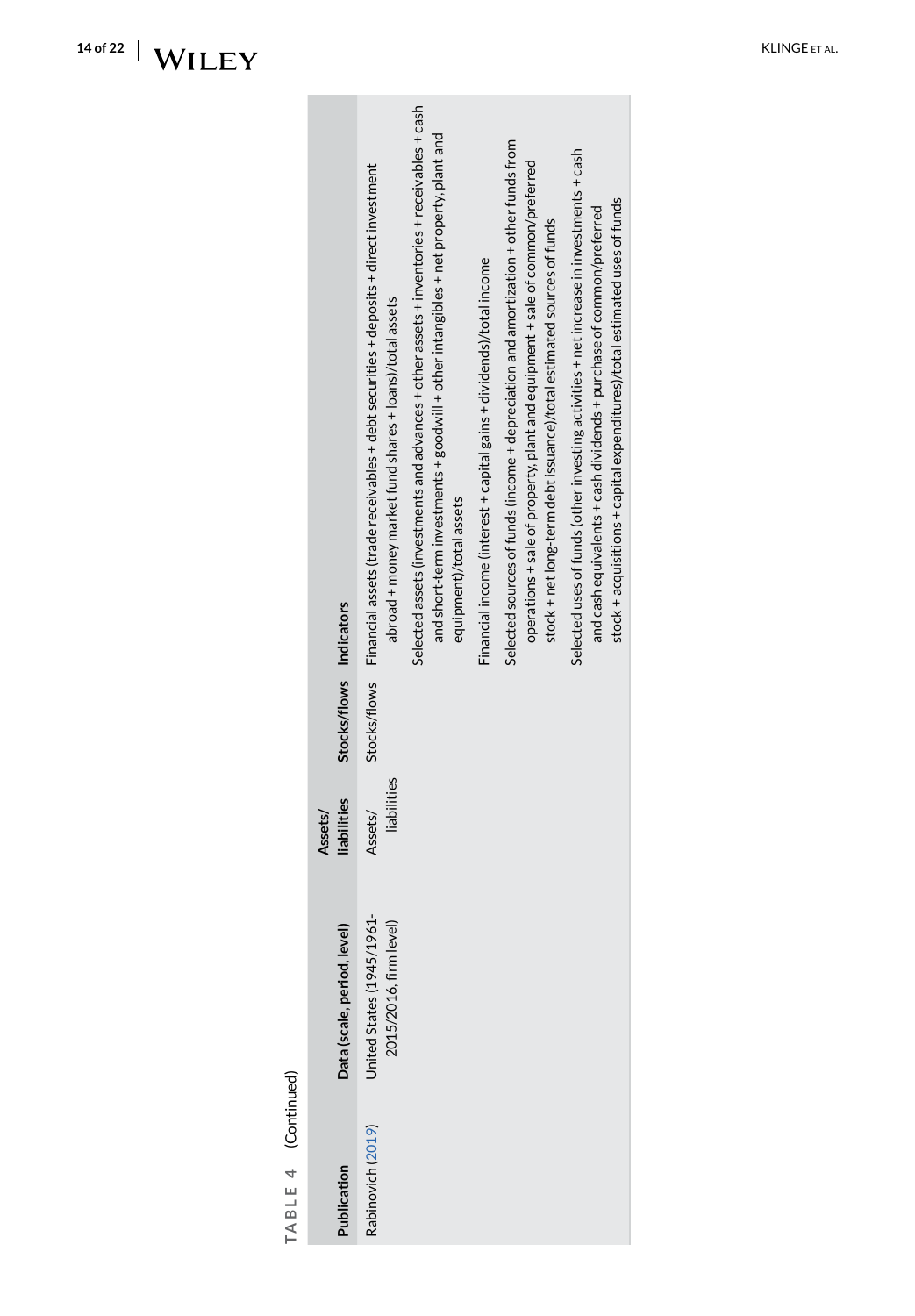### KLINGE ET AL.  $\blacksquare$

Third, with falling or stagnant levels of investment into fixed capital and unreliable sources of financial income, scholars examined where corporate profits originated (Crotty, [2003\)](#page-18-16). The growth in intangible assets—themselves ambiguous accounting artifacts covering items such as patents and brand names to information and goodwill—offered some solution to this 'investment-profit puzzle' (Orhangazi, [2018](#page-20-18), p. 1253). Such findings resonate with long-standing debates of rentiership and monopoly power (cf. Sawyer [1988](#page-20-19)) that have recently been resuscitated in both academic and policy circles (Chesnais, [2017](#page-18-3); Christophers, [2020](#page-18-27); Durand & Milberg, [2020](#page-18-28); Mazzucato, [2018;](#page-19-26) UNCTAD, [2017](#page-20-20), [2018](#page-20-21)). However, research on financial assets, payouts and intangibles remains limited despite recurring calls to action (Baranes, [2020](#page-17-11); Baranes & Hake, [2018;](#page-17-12) Fiebiger, [2016;](#page-19-15) Rabinovich, [2019\)](#page-20-16).

#### **3.2 | The need for a spatial turn in corporate financialization**

All the aforementioned reassessments conjoin once corporate activity is examined in its spatial expression. We need to link the discussions on corporate financialization to those on globalized production in order to not lose sight of the "appearances" and "essences" of financialization (Powell, [2018\)](#page-20-22). In empirical terms, this means reflecting on most studies' methodological nationalism, implying that either countries or corporations are treated in relative isolation (Fiebiger, [2016](#page-19-15)). Where firm-level data is consolidated, this means that all internal and external transactions are grayed out, leaving the financial accounts a black box. Corporations' global production networks are so lost from view. However, understanding corporations' spatial organization—not only including material production and logistics but also profit-shifting and intra-firm trade—is crucial to construe any meaningful account of economic reality (Coe et al., [2014\)](#page-18-29).

This possible blind spot of corporate financialization research was already noted by Krippner ([2005](#page-19-4)) but only has been discussed at the margins of the literature. Milberg ([2008](#page-19-25), p. 446) underscored the crucial "global value chain-financialization link" quite early, contending that multinational corporations' global production networks facilitated the segmentation of production and the control over production costs, securing higher mark-ups and profits. Without the need to reinvest these profits, corporations could engage in financial activities or distribute funds to shareholders. Subsequent research substantiated this thesis empirically (Auvray & Rabinovich, [2019;](#page-17-13) Durand & Gueuder, [2018;](#page-18-26) Milberg & Winkler, [2010;](#page-20-17) Soener [2020](#page-20-6)). The contradiction between spatially complex organized firms and their largely aspatial representation through consolidated financial statements drives many of the discontents and disagreements in the literature. While key contributions clearly recognize the problem of sidestepping geography, studies all too often build upon nationally consolidated indicators and thereby recreate epistemic obstacles.

We argue that the consolidated firm should be understood as a result of its spatial organization. In this respect, geography, in a way, can obscure corporate activity. We only need to recall the bewildering array of profit-shifting techniques across jurisdictions designed to conceal some corporate activities, or the continuously evolving landscape of global value chains, which challenge our understanding of financial flows because of fuzzy boundaries demarcating companies' insides and outsides. For long, economic geographers have problematized the construction and exploitation of these ambiguities, particularly regarding tax avoidance (Aalbers, [2018](#page-17-14); Cameron, [2006;](#page-18-30) Fernandez & Hendrikse, [2020](#page-19-27); Haberly & Wójcik, [2015\)](#page-19-28).

At the same time, however, the spatial organization of the firm is shaped by the empirical markers we use. For instance, the valuation of certain accounting items compiled in the financial accounts sometimes hinges on a spatially enabled toolbox for arbitrage and profit shifting. This requires an epistemic move beyond considering space as the stage upon which social activity occurs toward seeing space as part of the social process itself—that is, a shift from abstract space to relational space (Harvey, [2006](#page-19-29)). Spatially bound institutional arrangements shape, constrain, and enable corporate behavior and agency–—and vice versa (Brenner [1998\)](#page-18-31). The "commercialization of sovereignty," which underlies the evolution of the system of offshore jurisdictions, essentially pictures the process through which the interests of capital and states are accommodated in a co-constituent process (Palan [2002;](#page-20-23) Fernandez & Hendrikse [2020\)](#page-19-27). Offshore subsidiaries of transnational corporations, acting as holding companies or financing ve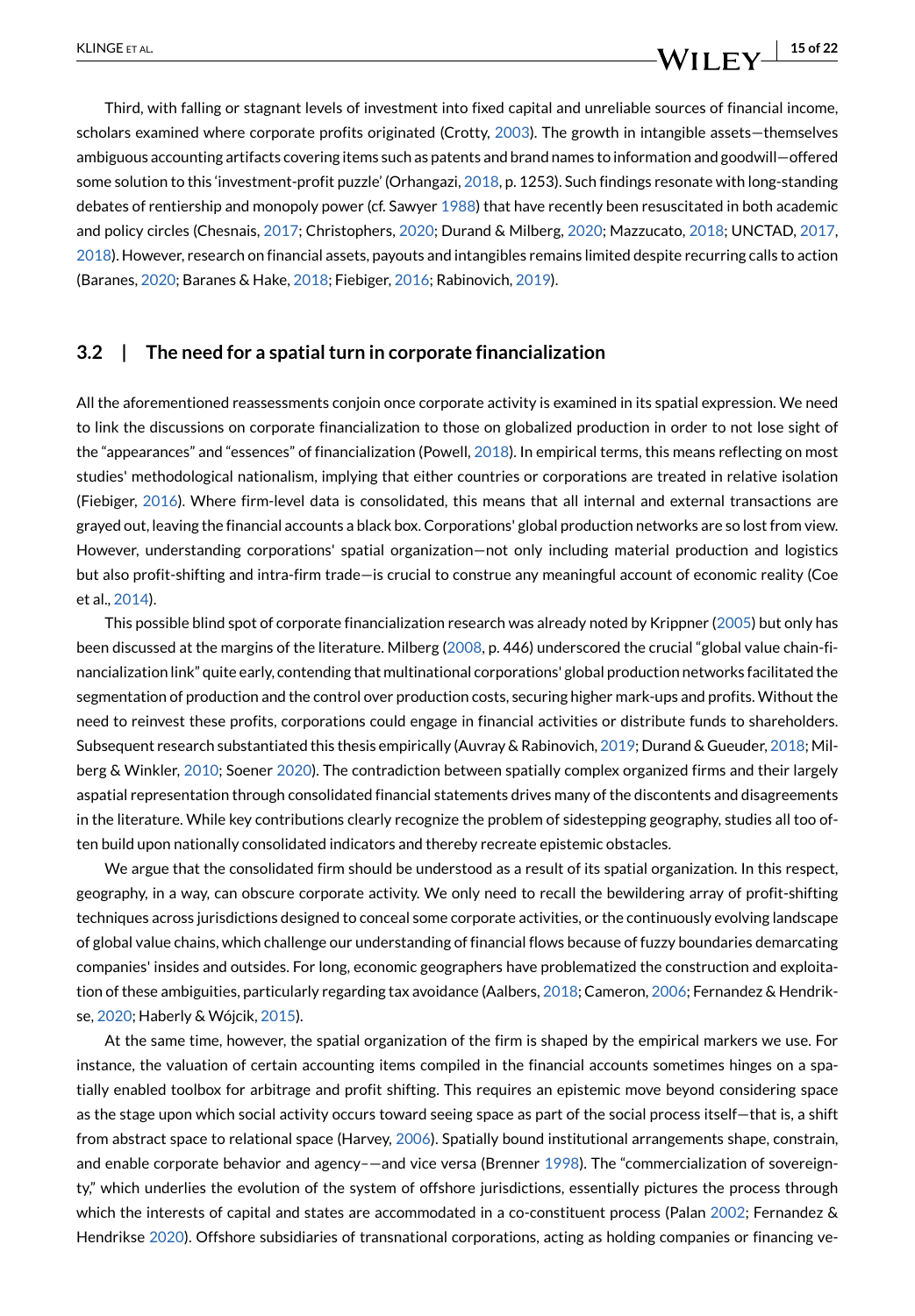hicles, are not just a byproduct, but a critical element for the reproduction and evolution of a globalized corporate structure (Picciotto, [2011](#page-20-24)).

The list of ways in which geography molds corporate behavior could be expanded, for example, by including property rights, trade policy, or liquidity conditions. This would be beyond the scope of this review, but the point is that this interplay between geography, corporate form, and behavior is a central feature of corporate financialization, but as such not adequately expressed in the representation of the firm through existing accounting principles that provide a consolidated account. New accounting formats, such as country-by-country reporting—through which items of the financial statements are deconstructed and re-assigned to various jurisdictions where corporations are active—harbor the potential to dissolve this barrier. While these techniques are progressing (Garcia-Bernando et al., [2021](#page-19-30); Wright & Zucman, [2018](#page-21-2)), in their present form they remain a limited patchwork of accounting items (Wójcik [2015,](#page-21-3) Murphy & Sikka, [2017](#page-20-25)). Unless broadened to include more of these items, their potential will most likely remain unrealized.

In the meantime, researchers are trying to find other means by which to move the debate forward. For example, recent work on corporate ownership structures suggests that geographies of corporate organization follow regulation that allows for the outsourcing of different activities to offshore financial centers in order to "optimize" their spatial strategy (Reurink & Garcia-Bernardo, [2020\)](#page-20-26). In addition, aggregate country-by-country reporting data has been used to shine a light on the uneven distribution of assets, debt and employment within multinational firms (Garcia-Bernando et al., [2021;](#page-19-30) Wright & Zucman, [2018\)](#page-21-2). As a result, these organizational architectures—of which intangible assets might be vital components—need to enter our conceptualization of corporate financialization in an attempt to go beyond the all too present methodological nationalism. At the same time, researchers will continue for the most part to depend on secondary data, especially in the form of consolidated financial accounts, and therefore face the challenge of creatively—and spatially—engaging with it.

#### <span id="page-15-0"></span>**4 | CONCLUSION**

Reviewing the existing literature and its reassessments allows us to reflect on the state of research. Starting from single-country case studies, in little more than a decade the literature has expanded in two important ways. It has moved from assessing single dimensions of corporate financialization in one country to focus on others. Moreover, the literature has proceeded from gauging the extent of corporate financialization to estimating its impact on other socio-economic phenomena. In the process, some biases have persisted, including the over-representation of the United States and the use of the label "financial" without sufficient conceptual discussion. Other biases have partly been discarded, for example, by incorporating countries outside the "capitalist core" or by acknowledging that realized dividends do not reflect purely "financial" incomes but rather transfers from outsourced or offshored industrial production. While there has been a good deal of emulation between—mostly econometric—studies, other original contributions reflected on "finance" and "financialization" as a more comprehensive phenomenon rather than a simple numerical value.

At the same time, some disconnections persist. While all studies invoked some notion of financialization, they often interpreted it in very different ways. Rarely did studies refer to—let alone discuss—the range of related work. Indeed, one may even wonder if scholars ignore each other if the nature of their study does not match that of previous analyses. Consequently, the debate on corporate financialization has not advanced to the extent that it could have. Studies tend to agree that some level of corporate financialization has been occurring but the specific forms and appearances remained undertheorized and ambiguous. This is not to say that conceptual stretching should be avoided at all costs. In fact, one of the strengths of the concept of financialization is exactly to highlight the linkages between different empirical phenomena (Aalbers, [2015;](#page-17-15) Durand, [2017;](#page-18-2) Murphy, [2015](#page-20-27)).

We would argue there is some virtue in an integrated understanding of corporate financialization that combines different indicators around an understanding of corporate change toward a more shareholder-oriented, market power-driven governance model. As a heuristic, we suggest focusing on three stylized elements, the first of which is *the growth of both sides of the corporate balance sheet*s. By this, we mean not just growth itself or suggest that one side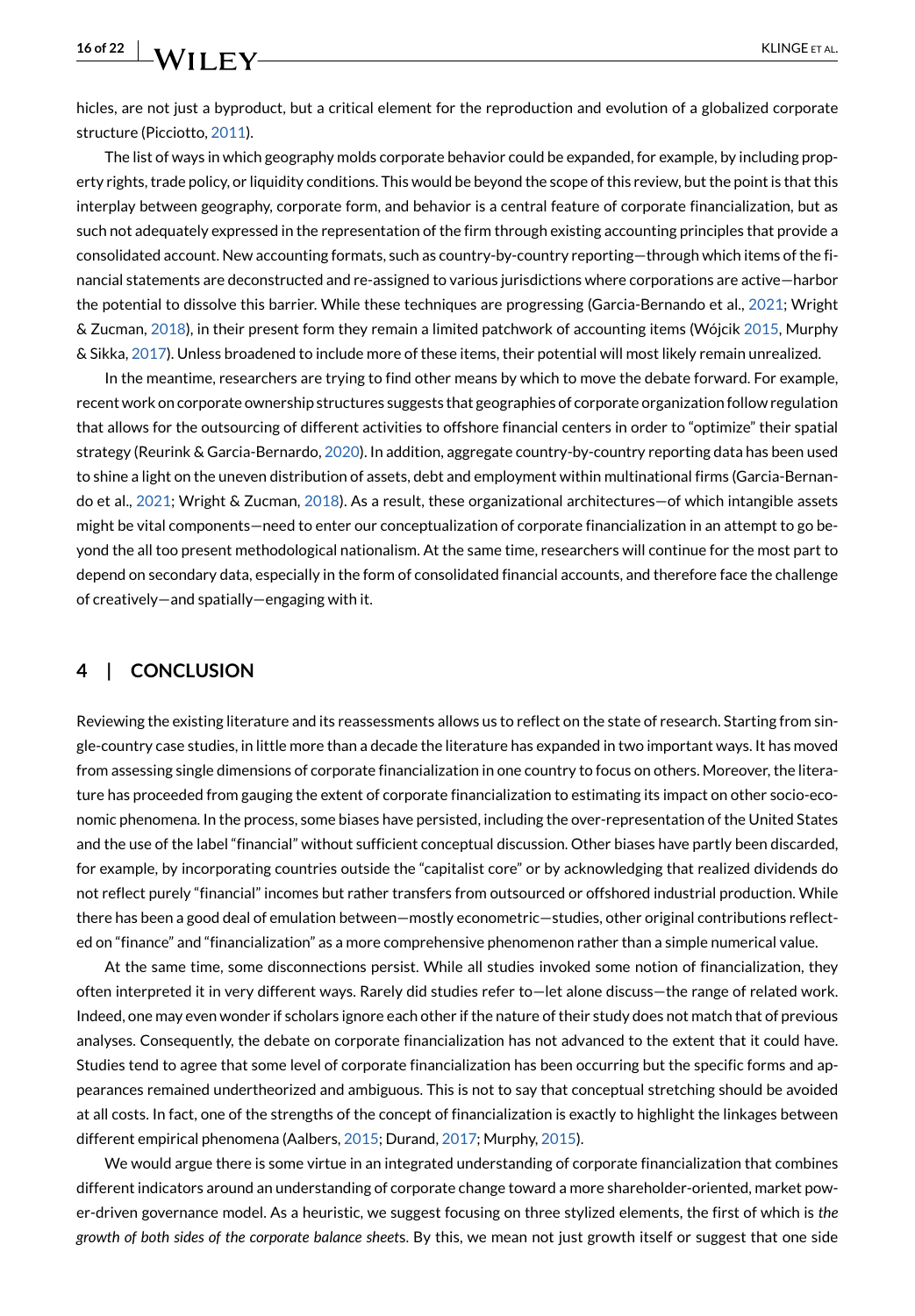### KLINGE ET AL. **17 of 22**

could grow irrespective of the other. Rather, we wish to draw attention to specific changes in asset and liability structures, both in nominal and relative terms. Corporations might grant or receive greater levels of credit, increase their holdings of short-term liquid assets, or move toward long-term investments, all of which result in a greater share of non-fixed assets in relation to fixed assets and potential for non-operating income. At the same time, corporations might increase their leverage by replacing equity with debt that facilitates further growth of financial instruments, especially in times and places of low interest rates (Guttmann, [2017;](#page-19-22) Hudson, [2010](#page-19-31)). The second element is the rising relevance of intangible assets. This category includes intellectual property rights that enable corporations to exert more power over value chains (Durand & Milberg, [2020](#page-18-28); Orhangazi, [2018\)](#page-20-18) as much as it includes goodwill from waves of mergers and acquisitions. Intangible assets are particularly indicative of finance-inspired fair value accounting principles which entail further growth of the balance sheet and capitalized future earning capacity (Jo & Henry, [2015](#page-19-32); Perry & Nölke, [2006](#page-20-28); Serfati, [2011](#page-20-29); Zhang & Andrew, [2014\)](#page-21-4). *The third element is the growing volume of payouts to shareholders and corporate executives in the form of dividends or share repurchases*. Payouts both validate and drive up stock prices and might change corporate bottom lines or introduce new conventions of appropriate returns in the process (Dallery, [2009\)](#page-18-32).

From our reading of the literature and bearing the current historical juncture in mind, we further argue that the following four challenges for future research could help to dispel some of this incertitude. First, the geographical and temporal scope of research needs to be expanded and updated. Given that there is a clear imbalance between the countries studied, it is necessary to shift attention to those countries that were often neglected, both in single-country and cross-national comparative studies. Single sector or firm studies probing particular corporate structures may help to overcome the artificial national representation of increasingly transnational entities and lift the veil covering the *intra*-firm architecture of legal entities and the flows of goods, capital and profits. Furthermore, we also need more longitudinal studies, which would allow us to compare data from before the global financial crisis (which have already been widely studied) to those of the post-recession years and those during—and eventually after—the global Covid-19 pandemic.

Second, close attention should be paid to the way indicators are constructed. As we have shown, there simply is no established standard to follow and researchers continue to need to embed their indicators in a broader argument. For example, "financial" income and payments should, if possible, be critically calculated on a net basis since this is more likely to appropriately illustrate the "pull" and "drain" sides of corporate financialization (Orhangazi, [2008\)](#page-20-2). Most datasets will confront researchers with gaps, inaccuracies and inconsistencies—these need to be discussed explicitly. Future studies should not only disclose the limitations of the data but also how they affect the conclusions of the study, especially where these are related to the spatiality of the results.

Third, and related to the previous point, we suggest moving beyond highly aggregated indicators. Large categories, such as "financial assets," should be disaggregated whenever possible. More granular examination would permit the identification of different trajectories and strategies for using different financial instruments. Indeed, it could even be the case that some so-called financial assets are not purely "financial" at all but rather related to specific operations of production and distribution.

Finally, the liability side requires more attention, especially in the face of recurring waves of "unconventional" monetary policy, the latest round of which took place as part of several government responses to the Covid-19 shock. This goes for both examining the scope of debt as well as the connection to other developments on corporate accounts. Ignoring links runs the risk of severely distorting narratives of corporate financialization. With illustrative evidence showing that corporate debt has been on the rise following loose monetary policies in the core economies (Horn, [2017](#page-19-33); Todorov, [2020](#page-20-30)), scholars should be more interested in the fragilities that recurring leverage potentially engender (Fisher, [1933](#page-19-34); Minsky, [1977\)](#page-20-31), especially where these unfold unevenly across space (Fernandez et al., [2018\)](#page-18-33) and firm size (Baines & Hager, [2021](#page-17-5)).

In conclusion, we find the literature both burgeoning *and* still in its infancy. What is slowly emerging but needs to be developed further is an economic–geographical analysis that compares countries, sectors and firms with the same methodology and type of data. But the "missing geographies" are not simply resolved by comparing countries; corpo-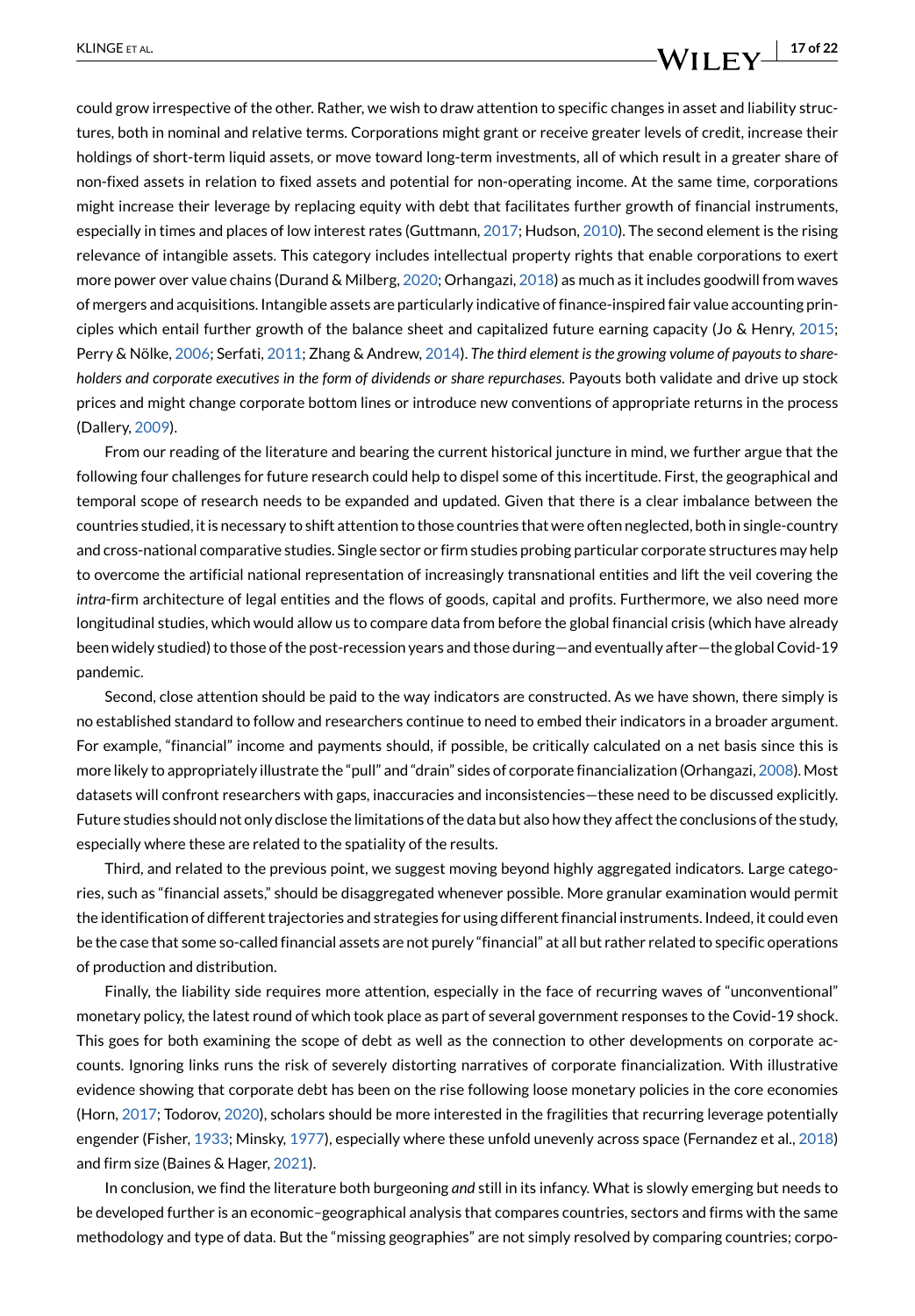

rate financialization cannot be separated from the spatial organization of the firm. Luckily, new accounting formats such as country-by-country reporting and techniques to study them are emerging; this would allow us to study corporate financialization through corporate—and fiscal—spatiality. Furthermore, there is scope to bring together empirical studies on the corporate financialization with theorizations of variegated financialization, monopoly capital, and the role of finance and financialization in global production networks. Corporations and their finances are not just spatially organized, but in turn corporations' financial operations are also key to understand the entangled geographies of globalization and financialization.

#### **ACKNOWLEDGMENTS**

The authors would like to thank the reviewers and editors for their constructive feedback and the Fonds Wetenschappelijk Onderzoek (grant number G079718N) for its financial assistance.

#### **ORCID**

*Tobias J. Klinge* <https://orcid.org/0000-0001-9845-8658> *Rodrigo Fernandez* <https://orcid.org/0000-0003-0241-2730> *Manuel B. Aalbers* <https://orcid.org/0000-0001-6640-0988>

#### **ENDNOTE**

<span id="page-17-3"></span> $<sup>1</sup>$  Since the purpose of this paper is critically reviewing the course that much of the corporate financialization research has</sup> taken rather than spelling out each study's main findings (of which there are usually several), the tables merely summarize the periods, geographies, data sources and indicators.

#### **REFERENCES**

- <span id="page-17-15"></span>Aalbers, M. B. (2015). The potential for financialization. *Dialogues in Human Geography*, *5*(2), 214–219.
- <span id="page-17-0"></span>Aalbers, M. B. (2017). Corporate financialization. In D. Richardson, C. Noel, M. F. Goodchild, A. Kobayashi, W. Liu, & R. A. Marston (Eds.), *The international encyclopedia of geography: People, the earth, environment, and technology*. Wiley.
- <span id="page-17-14"></span>Aalbers, M. B. (2018). Financial geography I: Geographies of tax. *Progress in Human Geography*, *42*(6), 916–927.
- <span id="page-17-1"></span>Aalbers, M. B. (2019). Financialization. In D. Richardson, C. Noel, M. F. Goodchild, A. Kobayashi, W. Liu, & R. A. Marston (Eds.), *The international encyclopedia of geography: People, the earth, environment, and technology* (2nd ed.). Wiley.
- <span id="page-17-9"></span>Akkemik, K. A., & Özen, Ş. (2014). Macroeconomic and institutional determinants of financialisation of non-financial firms: Case study of Turkey. *Socio-Economic Review*, *12*(1), 71–98.
- <span id="page-17-13"></span>Auvray, T., & Rabinovich, J. (2019). The financialisation-offshoring nexus and the capital accumulation of US nonfinancial firms. *Cambridge Journal of Economics*, *43*(5), 1183–1218.
- <span id="page-17-5"></span>Baines, J., & Hager, S. B. (2021). The great debt divergence and its implications for the Covid-19 crisis: Mapping corporate leverage as power. *New Political Economy*, 1–17.
- <span id="page-17-2"></span>Baker, A., Haslam, C., Leaver, A., Murphy, R., Seabrooke, L., Stausholm, S., & Wigan, D. (2020). *Against hollow firms. Repurposing the corporation for a more resilient economy*. University of Sheffield: The Centre for Research on Accounting and Finance in Context.
- <span id="page-17-6"></span>Baranes, A. I. (2017). Financialization in the American pharmaceutical industry: A Veblenian approach. *Journal of Economic Issues*, *51*(2), 351–358.
- <span id="page-17-11"></span>Baranes, A. I. (2020). Intangible assets and the financialized business enterprise: A Veblen-Commons approach. *Journal of Economic Issues*, *54*(3), 692–709.
- <span id="page-17-12"></span>Baranes, A. I., & Hake, E. R. (2018). The institutionalist theory of capital in the modern business enterprise: Appropriation and financialization. *Journal of Economic Issues*, *52*(2), 430–437.
- <span id="page-17-10"></span>Barradas, R. (2017). Financialisation and real investment in the European Union: Beneficial or prejudicial effects? *Review of Political Economy*, *29*(3), 376–413.
- <span id="page-17-8"></span>Barradas, R., & Lagoa, S. (2017). Financialization and Portuguese real investment: A supportive or disruptive relationship? *Journal of Post Keynesian Economics*, *40*(3), 413–439.
- <span id="page-17-4"></span>Bates, T. W., Kahle, K. M., & Stulz, R. M. (2009). Why do U.S. firms hold so much more cash than they used to? *The Journal of Finance*, *64*(5), 1985–2021.
- <span id="page-17-7"></span>Baud, C., & Durand, C. (2012a). Financialization, globalization and the making of profits by leading retailers. *Socio-Economic Review*, *10*(2), 241–266.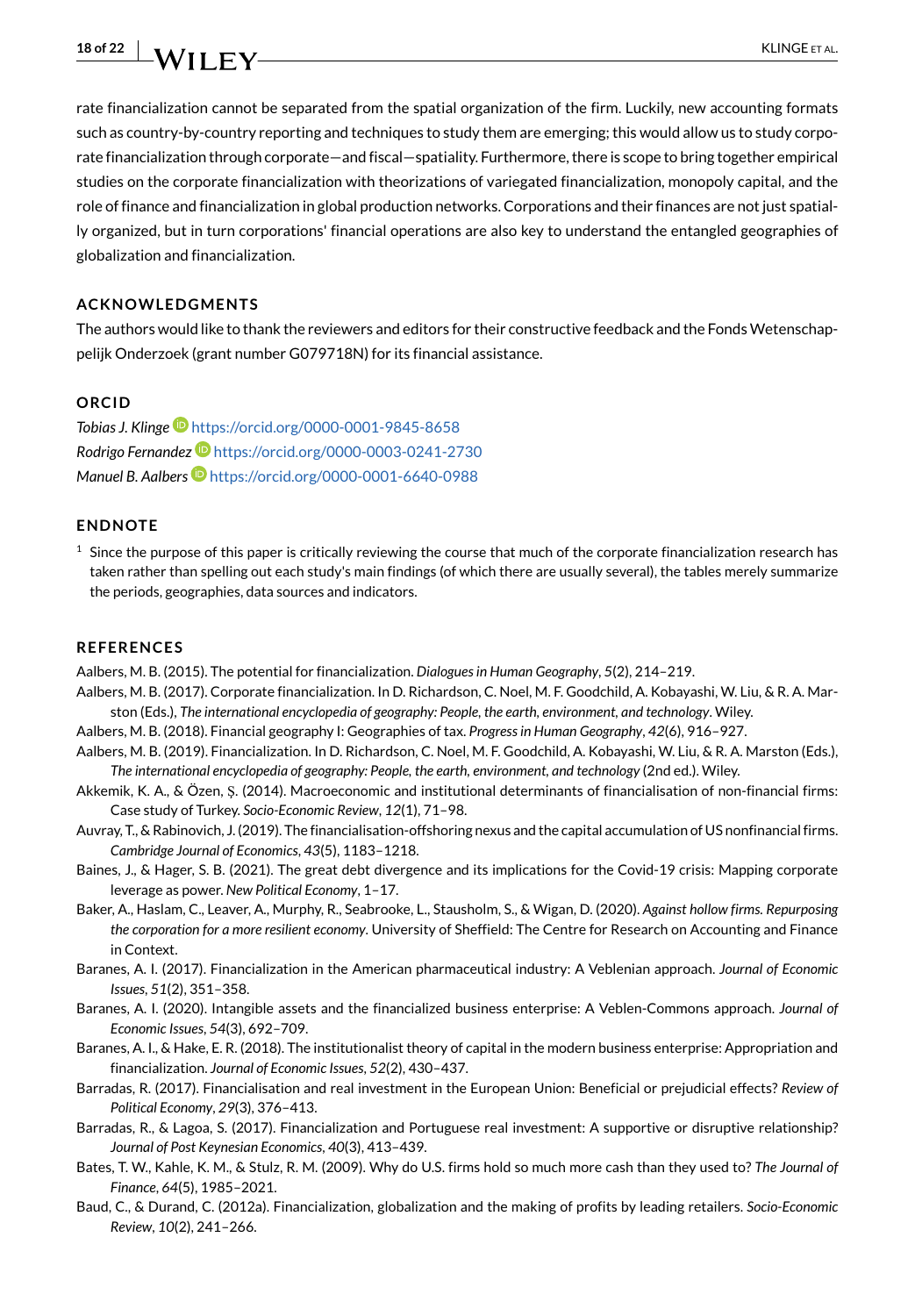<span id="page-18-15"></span>Baud, C., & Durand, C. (2012b, May). Financialization, globalization and the making of profits by leading retailers—Supplementary file.

<span id="page-18-24"></span>Benanav, A. (2020). *Automation and the future of work*. Verso.

<span id="page-18-10"></span>Borghi, R. A. Z., Sarti, F., & Cintra, M. A. M. (2013). The "financialized" structure of automobile corporations in the 2000s. *World Review of Political Economy*, *4*(3), 387–409.

<span id="page-18-31"></span>Brenner, N. (1998). Between fixity and motion: Accumulation, territorial organization and the historical geography of spatial scales. *Environment and Planning D: Society and Space*, *16*(4), 459–481.

<span id="page-18-30"></span>Cameron, A. (2006). Turning point? The volatile geographies of taxation. *Antipode*, *38*, 236–258.

- <span id="page-18-11"></span>Carmo, M. do, Neto, M. S., & Donadone, J. C. (2019). Financialization in the automotive industry: Shareholders, managers, and salaries. *Journal of Economic Issues*, *53*(3), 841–862.
- <span id="page-18-3"></span>Chesnais, F. (2017). *Finance capital today. Corporations and banks in the lasting global slump*. Haymarket Books.
- <span id="page-18-5"></span>Christophers, B. (2012). Anaemic geographies of financialisation. *New Political Economy*, *17*(3), 271–291.
- <span id="page-18-27"></span>Christophers, B. (2020). *Rentier capitalism. Who owns the economy and who pays for it*. Verso.
- <span id="page-18-4"></span>Clark, G. L., & Wrigley, N. (1997). The spatial configuration of the firm and the management of sunk costs. *Economic Geography*, *73*(3), 285–304.
- <span id="page-18-21"></span>Clévenot, M., Guy, Y., & Mazier, J. (2010). Investment and the rate of profit in a financial context: The French case. *International Review of Applied Economics*, *24*(6), 693–714.
- <span id="page-18-29"></span>Coe, N. M., Lai, K. P. Y., & Wójcik, D. (2014). Integrating finance into global production networks. *Regional Studies*, *48*(5), 761–777.
- <span id="page-18-16"></span>Crotty, J. (2003). The neoliberal paradox: The impact of destructive product market competition and impatient finance on nonfinancial corporations in the neoliberal era. *Review of Radical Political Economics*, *35*(3), 271–279.
- <span id="page-18-23"></span>Cupertino, S., Consolandi, C., & Vercelli, A. (2019). Corporate social performance, financialization, and real investment in US manufacturing firms. *Sustainability*, *11*(7), 1836.
- <span id="page-18-32"></span>Dallery, T. (2009). Post-Keynesian theories of the firm under financialization. *Review of Radical Political Economics*, *41*(4), 492–515.

<span id="page-18-1"></span>Davis, G. F. (2009). *Managed by the markets. How finance re-shaped America*. Oxford University Press.

- <span id="page-18-7"></span>Davis, L. E. (2016). Identifying the "financialization" of the nonfinancial corporation in the U.S. economy: A decomposition of firm-level balance sheets. *Journal of Post Keynesian Economics*, *39*(1), 115–141.
- <span id="page-18-8"></span>Davis, L. E. (2018a). Financialization and the non-financial corporation: An investigation of firm-level investment behavior in the United States. *Metroeconomica*, *69*(1), 270–307.
- <span id="page-18-9"></span>Davis, L. E. (2018b). Financialization, shareholder orientation and the cash holdings of US corporations. *Review of Political Economy*, *30*(1), 1–27.
- <span id="page-18-12"></span>De los Reyes, J. A. (2017). Mining shareholder value: Institutional shareholders, transnational corporations and the geography of gold mining. *Geoforum*, *84*, 251–264.
- <span id="page-18-18"></span>Demir, F. (2007). The rise of rentier capitalism and the financialization of real sectors in developing countries. *Review of Radical Political Economics*, *39*(3), 351–359.
- <span id="page-18-19"></span>Demir, F. (2009a). Financial liberalization, private investment and portfolio choice: Financialization of real sectors in emerging markets. *Journal of Development Economics*, *88*(2), 314–324.
- <span id="page-18-20"></span>Demir, F. (2009b). Financialization and manufacturing firm profitability under uncertainty and macroeconomic volatility: Evidence from an emerging market. *Review of Development Economics*, *13*(4), 592–609.
- <span id="page-18-25"></span>Despain, H. G. (2015). Secular stagnation. *Monthly Review*, *67*(4).
- <span id="page-18-17"></span>Döttling, R., Gutiérrez, G., & Philippon, T. (2017). Is there an investment gap in advanced economies? If so, why? *SSRN Electronic Journal*, *2017*.
- <span id="page-18-22"></span>Dünhaupt, P. (2017). Determinants of labour's income share in the era of financialisation. *Cambridge Journal of Economics*, *41*(1), 283–306.
- <span id="page-18-2"></span>Durand, C. (2017). *Fictitious capital: How finance is appropriating our future*. Verso.
- <span id="page-18-26"></span>Durand, C., & Gueuder, M. (2018). The profit–investment nexus in an era of financialisation, globalisation and monopolisation: A profit-centred perspective. *Review of Political Economy*, *30*(2), 126–153.
- <span id="page-18-28"></span>Durand, C., & Milberg, W. (2020). Intellectual monopoly in global value chains. *Review of International Political Economy*, *27*(2), 404–429.
- <span id="page-18-0"></span>Epstein, G. (2005). Introduction: Financialization and the world economy. In G. Epstein (Ed.), *Financialization and the world economy* (pp. 3–16). Edward Elgar.
- <span id="page-18-6"></span>Felipini, A. R., & Palludeto, A. W. A. (2019). *The macroeconomics of financialization: A bibliometric survey*. [https://sep.org.br/anais/](https://sep.org.br/anais/Trabalhos%2520para%2520o%2520site/Area%25206/85.pdf) [Trabalhos%20para%20o%20site/Area%206/85.pdf](https://sep.org.br/anais/Trabalhos%2520para%2520o%2520site/Area%25206/85.pdf)
- <span id="page-18-14"></span>Fernandez, R. (2020). *Engineering digital monopolies. The financialisation of Big Tech*. Amsterdam: SOMO.
- <span id="page-18-33"></span>Fernandez, R., Bortz, P., & Zeolla, N. (2018). *The politics of quantitative easing. A critical assessment of the harmful impact of European monetary policy on developing countries*. SOMO.
- <span id="page-18-13"></span>Fernandez, R., & Hendrikse, R. (2015). *Rich corporations, poor societies: The financialisation of Apple*. Amsterdam: SOMO.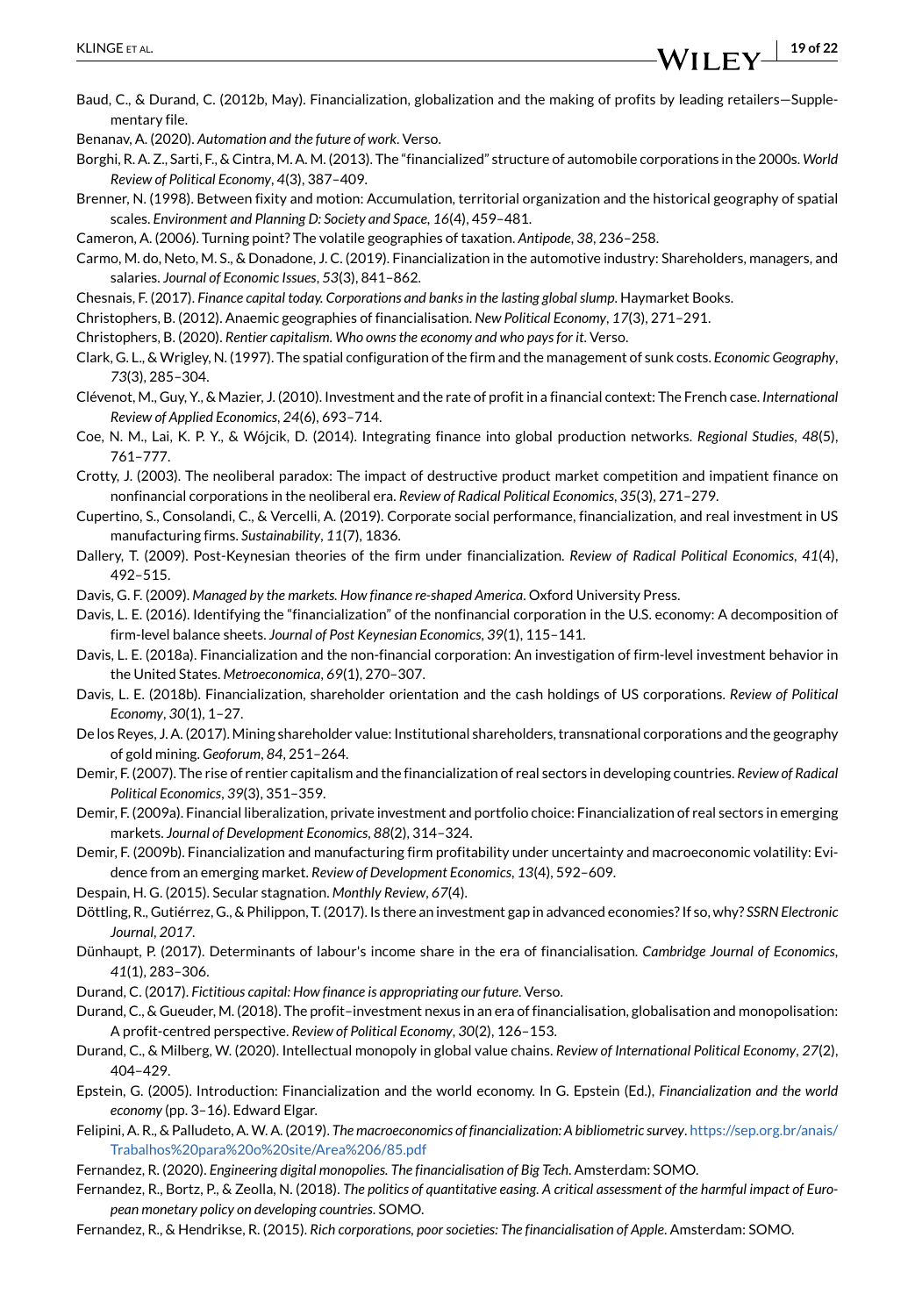### **20 of 22 WII FY** KLINGE ET AL.

- <span id="page-19-27"></span>Fernandez, R., & Hendrikse, R. (2020). Offshore finance. In P. Mader, D. Mertens, & N. van der Zwan (Eds.), *The Routledge international handbook of financialization* (pp. 224–237). Routledge.
- <span id="page-19-15"></span>Fiebiger, B. (2016). Rethinking the financialisation of non-financial corporations: A reappraisal of US empirical data. *Review of Political Economy*, *28*(3), 354–379.
- <span id="page-19-34"></span>Fisher, I. (1933). The debt-deflation theory of great depressions. *Econometrica*, *1*(4), 337–357.
- <span id="page-19-21"></span>Foster, J. B., Jonna, R. J., & Clark, B. (2021). The contagion of capital. *Monthly Review*, *72*(8).
- <span id="page-19-23"></span>Foster, J. B., & Magdoff, F. (2009). *The great financial crisis. Causes and consequences*. Monthly Review Press.
- <span id="page-19-2"></span>French, S., Leyshon, A., & Wainwright, T. (2011). Financializing space, spacing financialization. *Progress in Human Geography*, *35*(6), 798–819.
- <span id="page-19-1"></span>Froud, J. (2000). Shareholder value and financialization: Consultancy promises, management moves. *Economy and Society*, *29*(1), 80–110.
- <span id="page-19-3"></span>Froud, J. (2006). *Financialization and strategy: Narrative and numbers*. Routledge.
- <span id="page-19-14"></span>Froud, J. (2014). Financialization across the Pacific: Manufacturing cost ratios, supply chains and power. *Critical Perspectives on Accounting*, *25*(1), 46–57.
- <span id="page-19-30"></span>Garcia-Bernando, J., Janský, P., & Tørsløv, T. (2021). Multinational corporations and tax havens: evidence from country-by-country reporting. *International Tax and Public Finance*.
- <span id="page-19-16"></span>Gutiérrez, G., & Philippon, T. (2017). Investmentless growth: An empirical investigation. *Brookings Papers on Economic Activity*, *48*(2), 89–190.
- <span id="page-19-22"></span>Guttmann, R. (2017). Financialization revisited: The rise and fall of finance-led capitalism. *Economia e Sociedade*, *26*(spe), 857–877.
- <span id="page-19-28"></span>Haberly, D., & Wójcik, D. (2015). Tax havens and the production of offshore FDI: An empirical analysis. *Journal of Economic Geography*, *15*(1), 75–101.
- <span id="page-19-29"></span>Harvey, D. (2006). Space as a keyword. In N. Castree & D. Gregory (Eds.), *David Harvey: A critical reader* (pp. 70–93). Blackwell.
- <span id="page-19-19"></span>Hecht, J. (2014). Is net stock issuance relevant to capital formation? Comparing heterodox models of firm-level capital expenditures across the advanced and largest developing economies. *Cambridge Journal of Economics*, *38*(5), 1171–1206.
- <span id="page-19-33"></span>Horn, L. (2017). The financialization of the corporation. In G. Baars & A. Spicer (Eds.), *The corporation* (pp. 281–290). Cambridge University Press.
- <span id="page-19-31"></span>Hudson, M. (2010). From Marx to Goldman Sachs: The fictions of fictitious capital, and the financialization of industry. *Critique*, *38*(3), 419–444.
- <span id="page-19-32"></span>Jo, T.-H., & Henry, J. F. (2015). The business enterprise in the age of money manager capitalism. *Journal of Economic Issues*, *49*(1), 23–46.
- <span id="page-19-9"></span>Kaltenbrunner, A. (2018). The financialisation of non-financial corporations in Brazil. In UNCTAD (Ed.), *Debt vulnerabilities in developing countries: A new debt trap? Volume I: Regional and thematic analyses* (pp. 53–71). United Nations.
- <span id="page-19-10"></span>Karwowski, E., Shabani, M., & Stockhammer, E. (2020). Dimensions and determinants of financialisation: Comparing OECD countries since 1997. *New Political Economy*, *25*(6), 957–977.
- <span id="page-19-12"></span>Karwowski, E., & Stockhammer, E. (2017). Financialisation in emerging economies: A systematic overview and comparison with Anglo-Saxon economies. *Economic and Political Studies*, *5*(1), 60–86.
- <span id="page-19-20"></span>Kliman, A., & Williams, S. D. (2015). Why 'financialisation' hasn't depressed US productive investment. *Cambridge Journal of Economics*, *39*(1), 67–92.
- <span id="page-19-13"></span><span id="page-19-4"></span>Klinge, T. J., Fernandez, R., & Aalbers, M. B. (2020). The financialization of Big Pharma. *Revista Internacional de Sociología*, *78*(2). Krippner, G. R. (2005). The financialization of the American economy. *Socio-Economic Review*, *3*(2), 173–208.
- <span id="page-19-5"></span>Krippner, G. R. (2011). *Capitalizing on crisis: The political origins of the rise of finance*. Harvard University Press.
- <span id="page-19-7"></span>Lapavitsas, C., & Powell, J. (2013). Financialisation varied: A comparative analysis of advanced economies. *Cambridge Journal of Regions, Economy and Society*, *6*(3), 359–379.
- <span id="page-19-8"></span>Lazonick, W. (2013). The financialization of the U.S. Corporation: What has been lost, and how it can Be regained. *Seattle University Law Review*. *36*(2), 857–909.
- <span id="page-19-11"></span>Lazonick, W. (2014, September 1). Profits without prosperity. *Harvard Business Review*.
- <span id="page-19-6"></span>Lazonick, W., & O'Sullivan, M. (2000). Maximizing shareholder value: A new ideology for corporate governance. *Economy and Society*, *29*(1), 13–35.
- <span id="page-19-0"></span>Lee, R. (2009). The remit of financial geography—Before and after the crisis. *Journal of Economic Geography*, *9*(5), 723–747.
- <span id="page-19-18"></span>Lin, K.-H. (2016). The rise of finance and firm employment dynamics. *Organization Science*, *27*(4), 972–988.
- <span id="page-19-17"></span>Lin, K.-H., & Tomaskovic-Devey, D. (2013). Financialization and U.S. income inequality, 1970–2008. *American Journal of Sociology*, *118*(5), 1284–1329.
- <span id="page-19-24"></span>Magdoff, H., & Sweezy, P. M. (1987). *Stagnation and the financial explosion*. Monthly Review Press.
- <span id="page-19-26"></span>Mazzucato, M. (2018). *The value of everything: Making and taking in the global economy*. Penguin.
- <span id="page-19-25"></span>Milberg, W. (2008). Shifting sources and uses of profits: Sustaining US financialization with global value chains. *Economy and Society*, *37*(3), 420–451.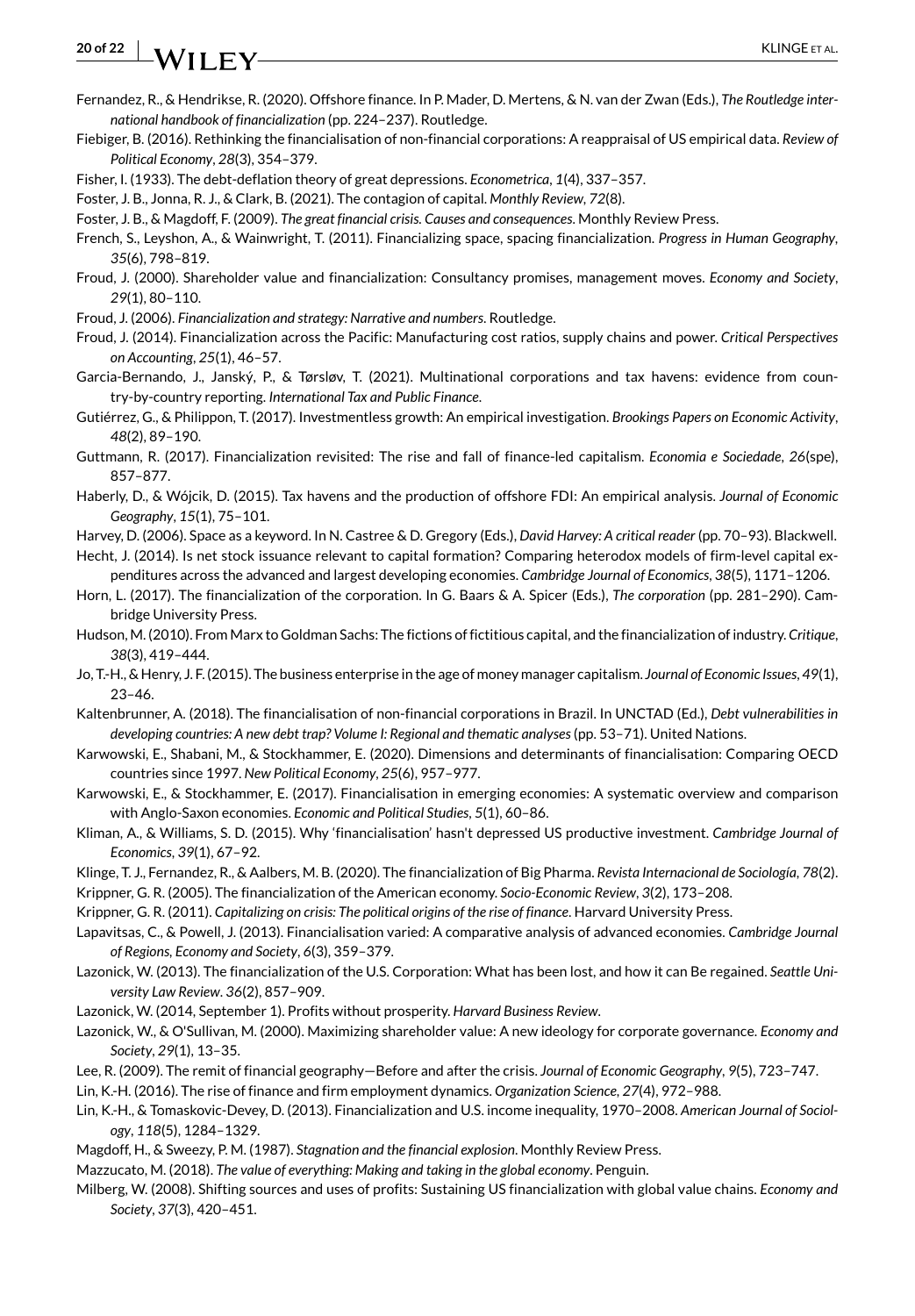- <span id="page-20-17"></span>Milberg, W., & Winkler, D. (2010). Financialisation and the dynamics of offshoring in the USA. *Cambridge Journal of Economics*, *34*(2), 275–293.
- <span id="page-20-31"></span>Minsky, H. P. (1977). The financial instability hypothesis: An interpretation of Keynes and an alternative to 'standard' theory. *Nebraska Journal of Economics and Business*, *16*(1), 5–16.
- <span id="page-20-7"></span>Montalban, M., & Sakinç, M. E. (2013). Financialization and productive models in the pharmaceutical industry. *Industrial and Corporate Change*, *22*(4), 981–1030.

<span id="page-20-27"></span>Murphy, L. (2015). Financialization (un)limited. *Dialogues in Human Geography*, *5*(2), 206–209.

<span id="page-20-25"></span>Murphy, R., & Sikka, P. (2017). Unitary taxation: The tax base and the role of accounting. In S. Picciotto (Ed.), *Taxing multinational enterprises as unitary firms* (pp. 75–88). ICTD.

<span id="page-20-2"></span>Orhangazi, Ö. (2008). Financialisation and capital accumulation in the non-financial corporate sector: A theoretical and empirical investigation on the US economy: 1973-2003. *Cambridge Journal of Economics*, *32*(6), 863–886.

<span id="page-20-18"></span>Orhangazi, Ö. (2018). The role of intangible assets in explaining the investment–profit puzzle. *Cambridge Journal of Economics*, *43*(5), 1251–1286.

- <span id="page-20-23"></span>Palan, R. (2002). Tax havens and the commercialization of state sovereignty. *International Organization*, *56*(1), 151–176.
- <span id="page-20-3"></span>Palludeto, A. W. A., & Felipini, A. R. (2019). Panorama da literatura sobre a financeirização (1992-2017): uma abordagem bibliométrica. *Economia e Sociedade*, *28*(2), 313–337.
- <span id="page-20-28"></span>Perry, J., & Nölke, A. (2006). The political economy of International Accounting Standards. *Review of International Political Economy*, *13*(4), 559–586.

<span id="page-20-24"></span>Picciotto, S. (2011). *Regulating global corporate capitalism*. Cambridge University Press.

- <span id="page-20-22"></span>Powell, J. (2018). Towards a Marxist theory of financialised capitalism. In M. Vidal (Eds.), *The Oxford handbook of Karl Marx*. Oxford University Press.
- <span id="page-20-16"></span>Rabinovich, J. (2019). The financialization of the non-financial corporation. A critique to the financial turn of accumulation hypothesis. *Metroeconomica*, *70*(4), 738–775.
- <span id="page-20-5"></span>Rabinovich, J., & Artica, R. P. (2020). Cash holdings and the financialisation of Latin American nonfinancial corporations. *SSRN Electronic Journal*. *2020*.
- <span id="page-20-26"></span>Reurink, A., & Garcia-Bernardo, J. (2020). Competing for capitals: The great fragmentation of the firm and varieties of FDI attraction profiles in the European Union. *Review of International Political Economy*, 1–34.

<span id="page-20-19"></span>Sawyer, M. (1988). Theories of monopoly capitalism. *Journal of Economic Surveys*, *2*(1), 47–76.

- <span id="page-20-11"></span>Seo, H. J., Kim, H. S., & Kim, Y. C. (2012). Financialization and the slowdown in Korean firms' R&D investment. *Asian Economic Papers*, *11*(3), 35–49.
- <span id="page-20-29"></span>Serfati, C. (2011). Transnational corporations as financial groups. *Work Organisation, Labour & Globalisation*, *5*(1), 10–38.
- <span id="page-20-6"></span>Soener, M. (2020). Did the 'real' economy turn financial? Mapping the contours of financialisation in the non-financial corporate sector. *New Political Economy*, 1–15.
- <span id="page-20-8"></span>Soener, M. C. (2015). Why do firms financialize? Meso-level evidence from the US apparel and footwear industry, 1991–2005. *Socio-Economic Review*, *13*(3), 549–573.

<span id="page-20-9"></span>Stockhammer, E. (2004). Financialisation and the slowdown of accumulation. *Cambridge Journal of Economics*, *28*(5), 719–741.

- <span id="page-20-15"></span>Tellalbaşı, I., & Kaya, F. (2013). Financialization of Turkey industry sector. *International Journal of Financial Research*, *4*(3), 127–143.
- <span id="page-20-30"></span>Todorov, K. (2020). Quantify the quantitative easing: Impact on bonds and corporate debt issuance. *Journal of Financial Economics*, *135*(2), 340–358.
- <span id="page-20-10"></span>Tomaskovic-Devey, D., & Lin, K.-H. (2011). Income dynamics, economic rents, and the financialization of the U.S. economy. *American Sociological Review*, *76*(4), 538–559.
- <span id="page-20-12"></span>Tomaskovic-Devey, D., Lin, K.-H., & Meyers, N. (2015). Did financialization reduce economic growth? *Socio-Economic Review*, *13*(3), 525–548.
- <span id="page-20-13"></span>Tori, D., & Onaran, Ö. (2018). The effects of financialization on investment: Evidence from firm-level data for the UK. *Cambridge Journal of Economics*, *42*(5), 1393–1416.
- <span id="page-20-14"></span>Tori, D., & Onaran, Ö. (2020). Financialization, financial development and investment. Evidence from European non-financial corporations. *Socio-Economic Review*, *18*(3), 681–718.
- <span id="page-20-20"></span>UNCTAD. (2017). Market power and inequality: The revenge of the rentiers. In UNCTAD (Ed.), *Trade and development report 2017* (pp. 119–145). United Nations.
- <span id="page-20-21"></span>UNCTAD. (2018). Corporate rent-seeking, market power and inequality: Time for a multilateral trust buster? *UNCTAD Policy Brief*, *66*, 4.
- <span id="page-20-0"></span>van der Zwan, N. (2014). Making sense of financialization. *Socio-Economic Review*, *12*(1), 99–129.
- <span id="page-20-1"></span>Wang, C. (2019). A literature review on corporate financialization. *American Journal of Industrial and Business Management*, *9*(3), 647–657.
- <span id="page-20-4"></span>Ward, C., Van Loon, J., & Wijburg, G. (2019). Neoliberal Europeanisation, variegated financialisation: Common but divergent economic trajectories in the Netherlands, United Kingdom and Germany. *Tijdschrift Voor Economische En Sociale Geografie*, *110*(2), 123–137.